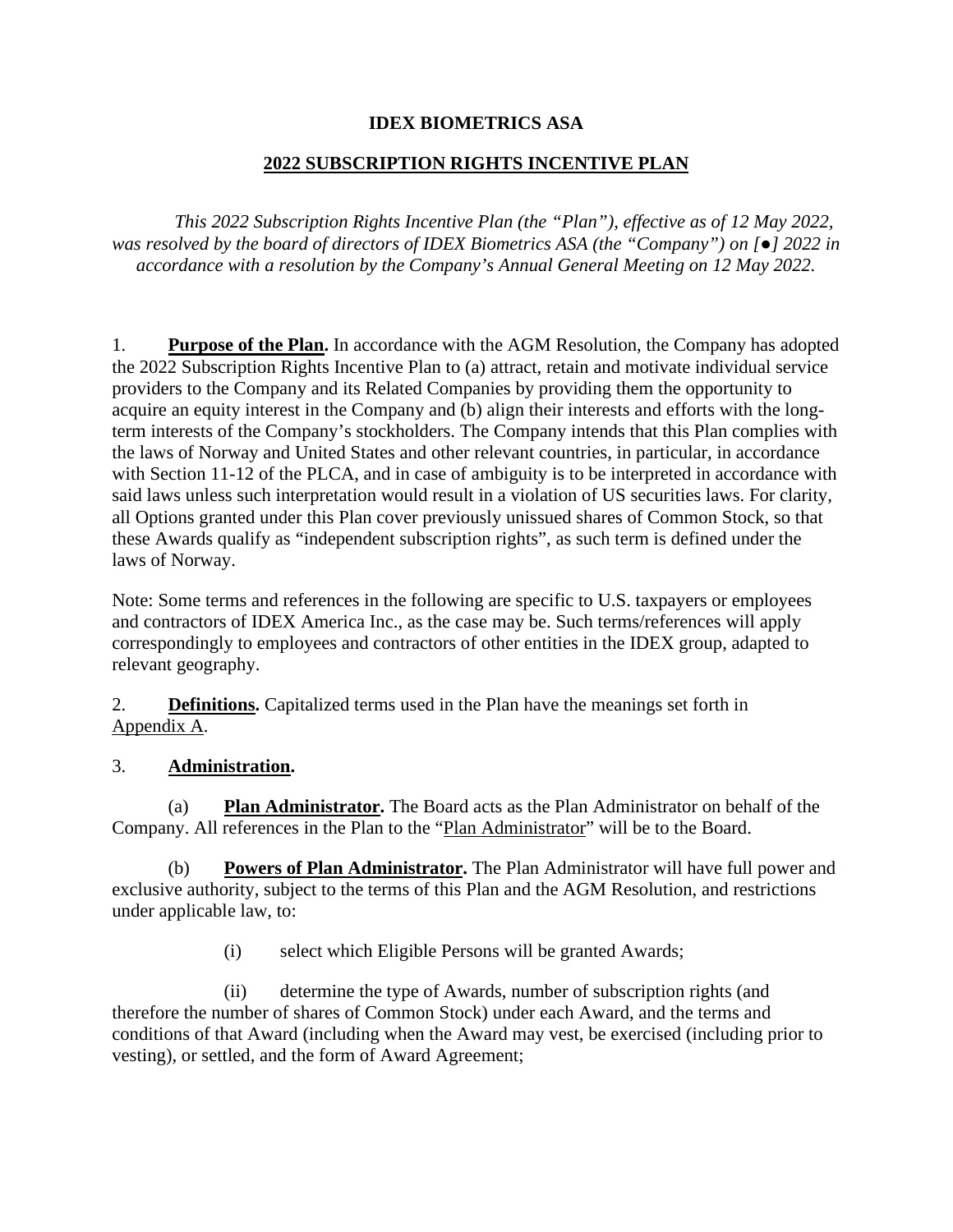(iii) determine whether, to what extent and under what circumstances Awards may be amended (including to waive restrictions, accelerate vesting or extend exercise periods), tolled, cancelled or terminated;

(iv) interpret and administer the Plan, any instrument evidencing an Award and any other agreements or documents related to the administration of Awards;

(v) establish rules, and delegate ministerial duties to the Company's employees consistent with applicable law, for the proper administration of the Plan;

(vi) require that Participants hold Options and Shares in a designated account with the Company's stock administration provider firm until disposition of the Shares. and

(vii) make any other determination and take any other action that the Plan Administrator deems necessary or desirable for administration of the Plan.

The Plan Administrator's decisions will be final, conclusive and binding on all persons, including the Company, any Participant, any stockholder and any Eligible Person.

Unless otherwise determined by the Board from time to time, the Company's Human Resources Department, Sarah Mathews, [sarah.mathews@idexbiometrics.com,](mailto:sarah.mathews@idexbiometrics.com) will serve as contact person for the Plan.

#### 4. **Shares & Subscription Rights Subject to the Plan.**

(a) **Authorized Number of Shares.** Subject to adjustment from time to time as provided in this Plan, (i) the number of shares of Common Stock available to be made subject to Awards and issued under the Plan (as determined for purposes of compliance with US laws) will be 101,254,865 shares (the foregoing maximum number of shares hereinafter referred to as the "Share Reserve"). Moreover, the number of issued and outstanding Options under all of the Company's subscription right programs shall not exceed 10 (ten) per cent of the registered number of Shares in the Company at any given time. Shares issued under the Plan will be drawn from authorized but previously unissued shares. Section 8 below limits the number of shares that may be issued on the exercise of Incentive Stock Options, and any increase to the Share Reserve will result in a corresponding increase of the ISO Limit.

(b) **Share Use.**

(i) Shares of Common Stock covered by an Award will not reduce the available Share Reserve unless and until they are actually issued to a Participant.

(ii) If any Award lapses, expires, terminates or is canceled prior to the issuance of shares thereunder, or if subscription rights granted under Prior Plans are forfeited without shares having been issued, those shares, and the ability to grant new subscription rights on those shares, will remain or become available for grant under the Plan.

(iii) If an Award is settled in cash, then those shares that are either not issued under the Award, or that are issued and then forfeited or reacquired under the Award, as well as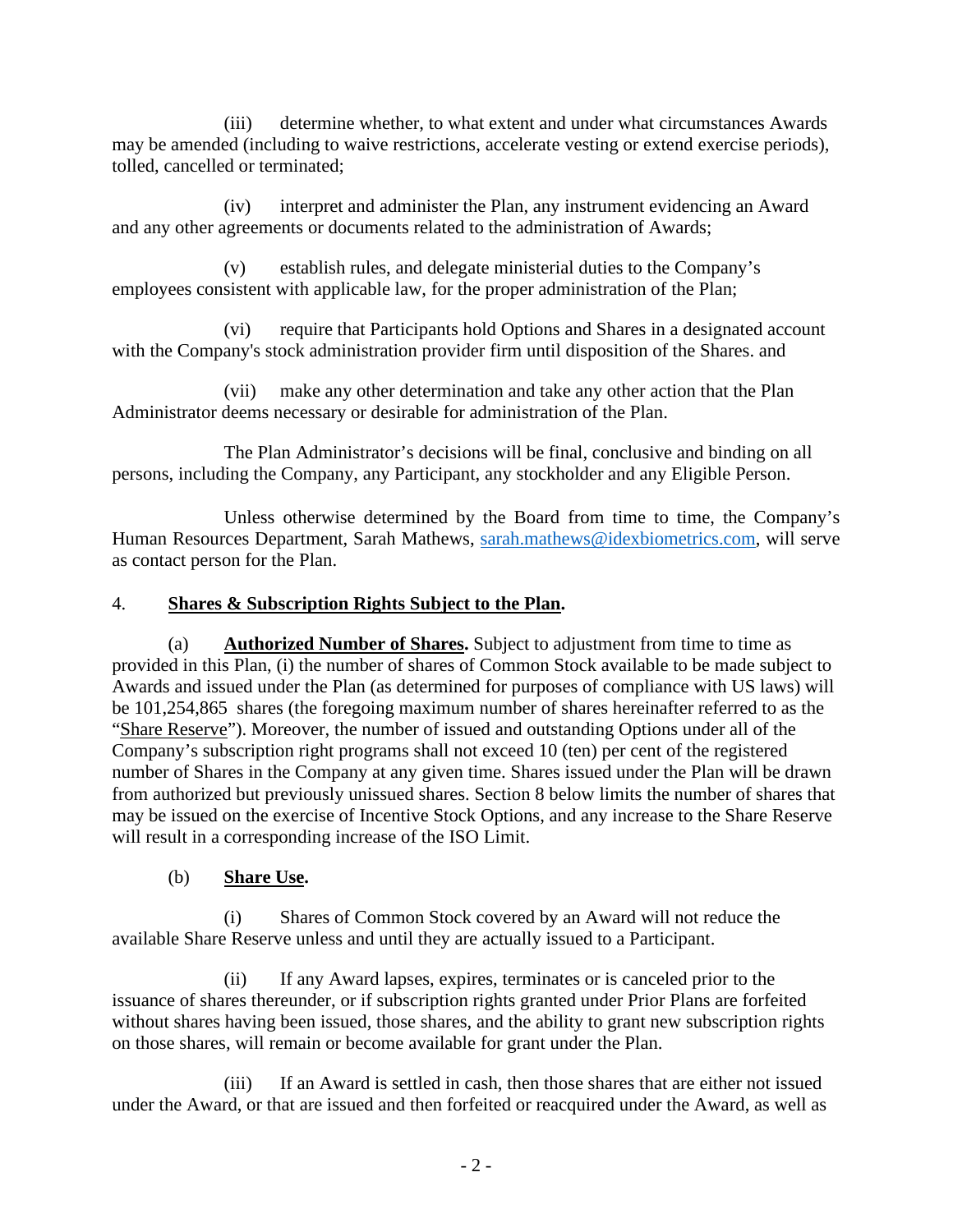the correlating subscription rights, will *NOT* remain, or again become, available for issuance under the Plan.

(iv) If a Participant receives dividends or dividend equivalents in respect of an Award in the form of shares or reinvests cash dividends or dividend equivalents paid in respect of Awards into shares of Common Stock, those shares will not reduce the Share Reserve, unless expressly determined otherwise by the Plan Administrator.

<span id="page-2-0"></span>5. **Eligibility.** The Plan Administrator may grant Awards (a) to any employee (including any officer or founder) of the Company or a Related Company and (b) to any individual human independent contractor (including directors, consultants and advisors) for bona fide services rendered to the Company or any Related Company, provided (i) the services are not in connection with the offer and sale of the Company's securities in a capital-raising transaction and do not directly or indirectly promote or maintain a market for the Company's securities and (ii) the grant of an Award to the employee or independent contractor do not cause the Company to lose the ability to make grants under this Plan in reliance on Rule 701 of the Securities Act. If and to the extent required by applicable law, the Company must obtain separate shareholder approval for any Award granted to a member of the Board of the Company as remuneration for Board functions.

# 6. **Provisions Applicable to All Awards.**

(a) **Grant Date**. Corporate action constituting a grant by the Company of an Award to any Participant will be deemed completed as of the date of such corporate action, unless otherwise determined by the Plan Administrator, regardless of when the instrument, certificate, or letter evidencing the Award is communicated to, or actually received or accepted by, the Participant. If the corporate records (e.g., consents, resolutions or minutes) documenting the corporate action constituting the Award contain terms (e.g., exercise price, vesting schedule or number of shares) that are inconsistent with those in the Award Agreement as a result of a clerical error in the papering of the Award Agreement, the corporate records will control and the Participant will have no legally binding right to the incorrect term in the Award Agreement.

(b) **Evidence of Awards.** The Plan Administrator will document all Awards by a written agreement (including electronic writings such as smart contracts and distributed ledger entries) that contain the material terms of the Award, including but not limited to the exercise or purchase price (if any) and the vesting schedule (including any performance vesting triggers).

(c) **Payments for Shares and Taxes.** The Plan Administrator will determine the forms of consideration a Participant may use to pay the exercise or purchase price for shares issued under Awards and any withholding taxes or other amounts due in connection with Awards. A Participant must pay all consideration due in connection with the Award (including taxes) before the Company will issue the shares being purchased. To the extent permitted by applicable law and subject to any required shareholder approvals, the Plan Administrator may (but is not required to) permit the use of the following forms of consideration:

(i) cash or cash equivalent;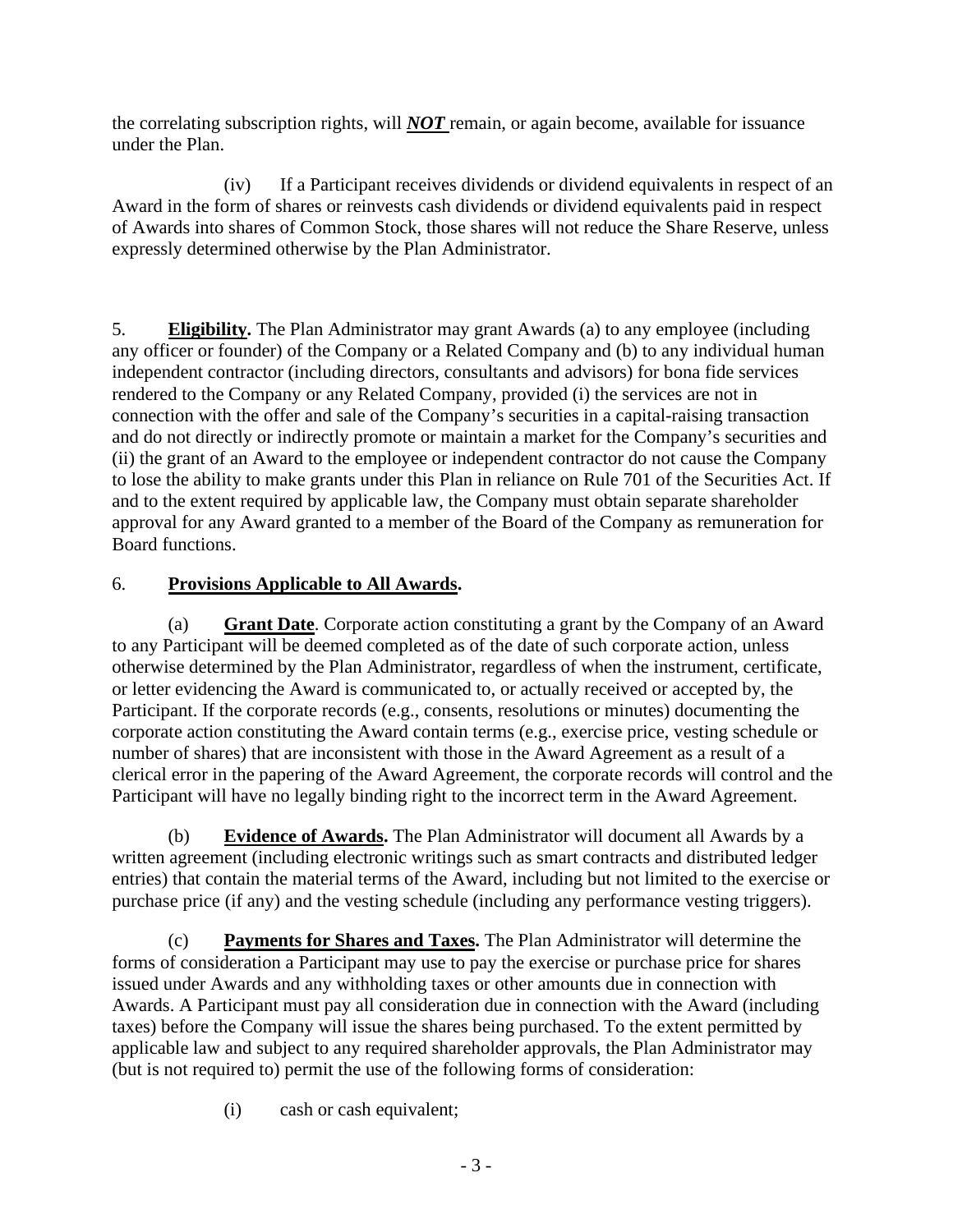(ii) tendering shares of Common Stock owned by the Participant that have an aggregate Fair Market Value on that date equal to the consideration owed to the Company;

(iii) tendering the cash proceeds resulting from a sale to a third-party investor of some of the shares subject to the Award, but only if the investor is approved by the Company at that time under a private liquidity assistance program approved by the Company; or

(iv) such other consideration as the Plan Administrator may permit in compliance with the PLCA.

A Participant may request or authorize the Plan Administrator to withhold amounts owed under this Plan from cash payments otherwise owed to the Participant by the Company or a Related Company. If a Participant tenders shares (including by "withhold to cover"), the value of the shares so tendered may not exceed the employer's applicable maximum required tax withholding rate or such other applicable rate as is necessary to avoid adverse treatment for financial accounting purposes, as determined by the Plan Administrator.

(d) **Change in Service; Leaves of Absence**. The Plan Administrator will determine the effect on Awards of a Participant's leave of absence or change in hours of employment or service. In general, if, after the Grant Date of any Award to a Participant, the Participant's regular level of time commitment in the performance of his or her services for the Company and any Related Companies is reduced (for example, and without limitation, if the Participant has a change in status from a full-time Employee to a part-time Employee, or if the Participant goes on a leave of absence without using paid vacation or sick days), the Plan Administrator has the right in its sole discretion (and without the need to seek or obtain the consent of the affected Participant) to (i) make a corresponding reduction in the number of shares or cash amount subject to any portion of such Award that is scheduled to vest or become payable after the date of such change in time commitment, and (ii) in lieu of or in combination with such a reduction, extend the vesting or payment schedule applicable to such Award (but only if the modification would not cause the Participant to incur penalties or additional taxation under Code Section 409A). If an Award is reduced, the Participant will have no right with respect to the portion of the Award that is so reduced.

(e) **Applicability of Award Terms to New Property**. If a Participant receives new or additional shares of Common Stock, other securities, other property, or cash in respect of an Award, those shares, securities, property and cash will be subject to all of the same terms of the Plan and the Award Agreement as applied to the underlying shares of Common Stock subject to that Award.

(f) **Recoupment**. All Awards are subject to recoupment in accordance with any clawback policy that the Company is required to adopt pursuant to the listing standards of any national securities exchange or association on which the Company's securities are listed or as is otherwise required by the Dodd-Frank Wall Street Reform and Consumer Protection Act or other applicable law. In addition, the Board may impose such other clawback, recovery or recoupment provisions in an Award Agreement as the Board determines necessary or appropriate, including but not limited to a reacquisition right in respect of previously acquired shares of Common Stock or other cash or property on the occurrence of Cause. The implementation of any clawback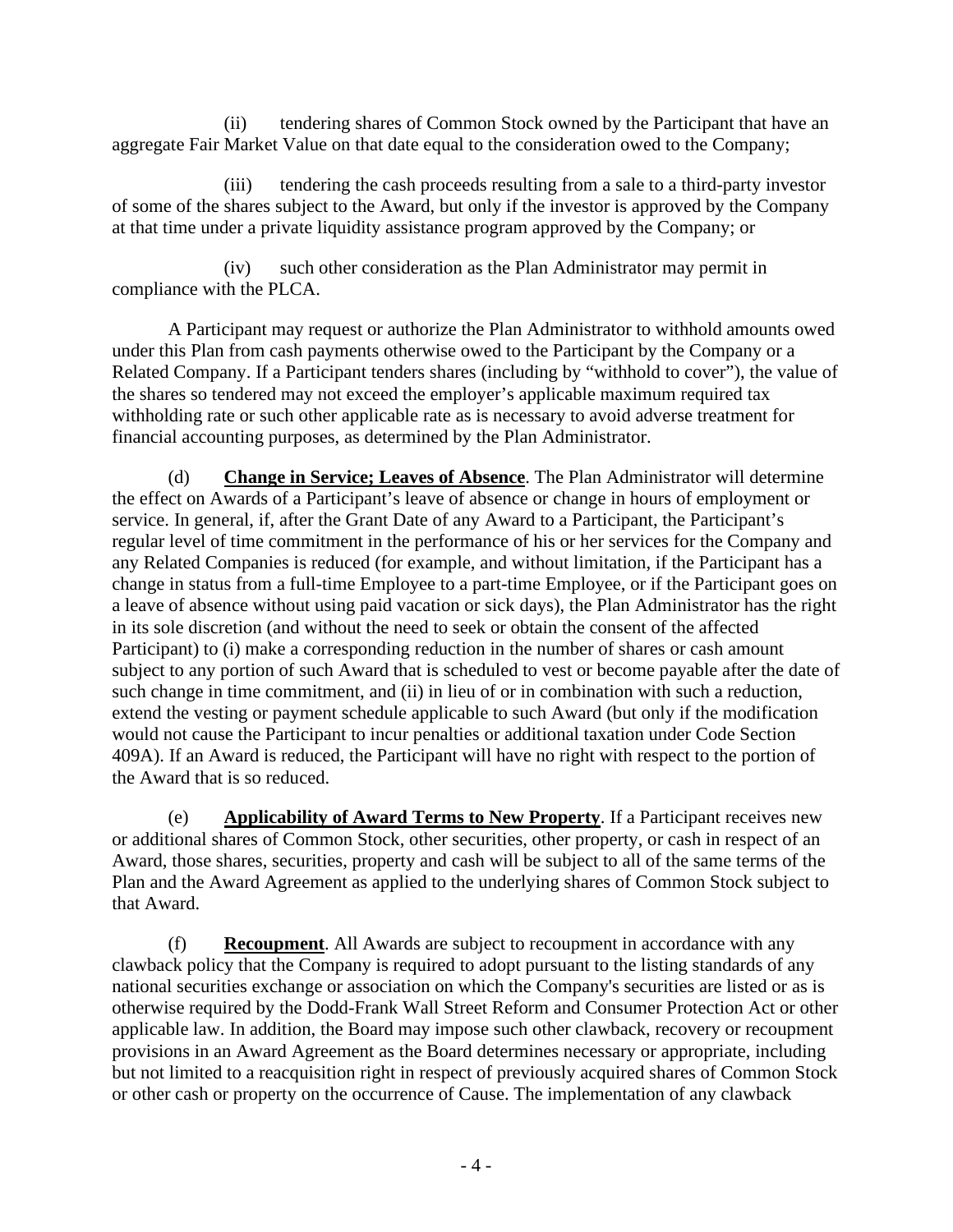policy will not be deemed a triggering event for purposes of any definition of "good reason" for resignation or "constructive termination."

(g) **Investigations**. If a Participant's employment or service relationship with the Company is suspended pending an investigation of whether the Participant will be terminated for Cause, all the Participant's rights under any Award will likewise be suspended during the period of investigation.

(h) **No Obligation to Notify or Minimize Taxes.** The Company and the Plan Administrator will have no duty or obligation to any Participant to advise such holder as to the time or manner of exercising his or her rights under an Award. Furthermore, the Company and the Plan Administrator will have no duty or obligation to warn or otherwise advise such holder of a pending termination or expiration of an Award or a possible period in which the Award may not be exercised. The Company and the Plan Administrator has no duty or obligation to minimize the tax consequences of an Award to the holder of such Award.

### <span id="page-4-0"></span>7. **Options.**

### (a) **Exercise Price.**

(i) Generally, the Plan Administrator may not grant Options with an exercise price per share less than the Fair Market Value of the Common Stock on the Grant Date.

(ii) The Plan Administrator may, in its sole discretion and in case of particular circumstances, grant up to 10,125,486 Options with an exercise price less than the Fair Market Value, provided that the exercise price shall under no circumstances be less than par value per share of Common Stock at any given time, and provided further that, any such Option granted to a Participant who is subject to U.S. income tax is otherwise exempt from or complies with the requirements of Section 409A of the Code.

(iii) The Plan Administrator may, with the consent of any adversely affected Participant and to the extent permitted under applicable laws and resolutions of the shareholders of the Company, (A) reduce the exercise or strike price of an outstanding Option or (B) permit the cancellation of any outstanding Option and the grant in substitution therefor of a new Option, with any such substituted award (x) covering the same or a different number of shares of Common Stock as the cancelled Award and (y) granted under the Plan or another equity or compensatory plan of the Company or (C) any other action that is treated as a repricing under generally accepted accounting principles. If the repricing, or cancellation and regrant, of an Option would result in the restart of the holding periods associated with Incentive Stock Option status, such restart will not be deemed to adversely affect the Participant if the exercise price for the newly repriced or regranted Option is not more than half of the exercise price for the original Option.

<span id="page-4-1"></span>(b) **Term.** The maximum term of an Option will be 5 years from the date of the AGM Resolution, subject to earlier termination in accordance with the terms of the Plan and the Award Agreement.

(c) **Vesting**. In general, options granted under this Plan will vest as to 25% on the first anniversary of the vesting commencement date, and as to 25% each anniversary thereafter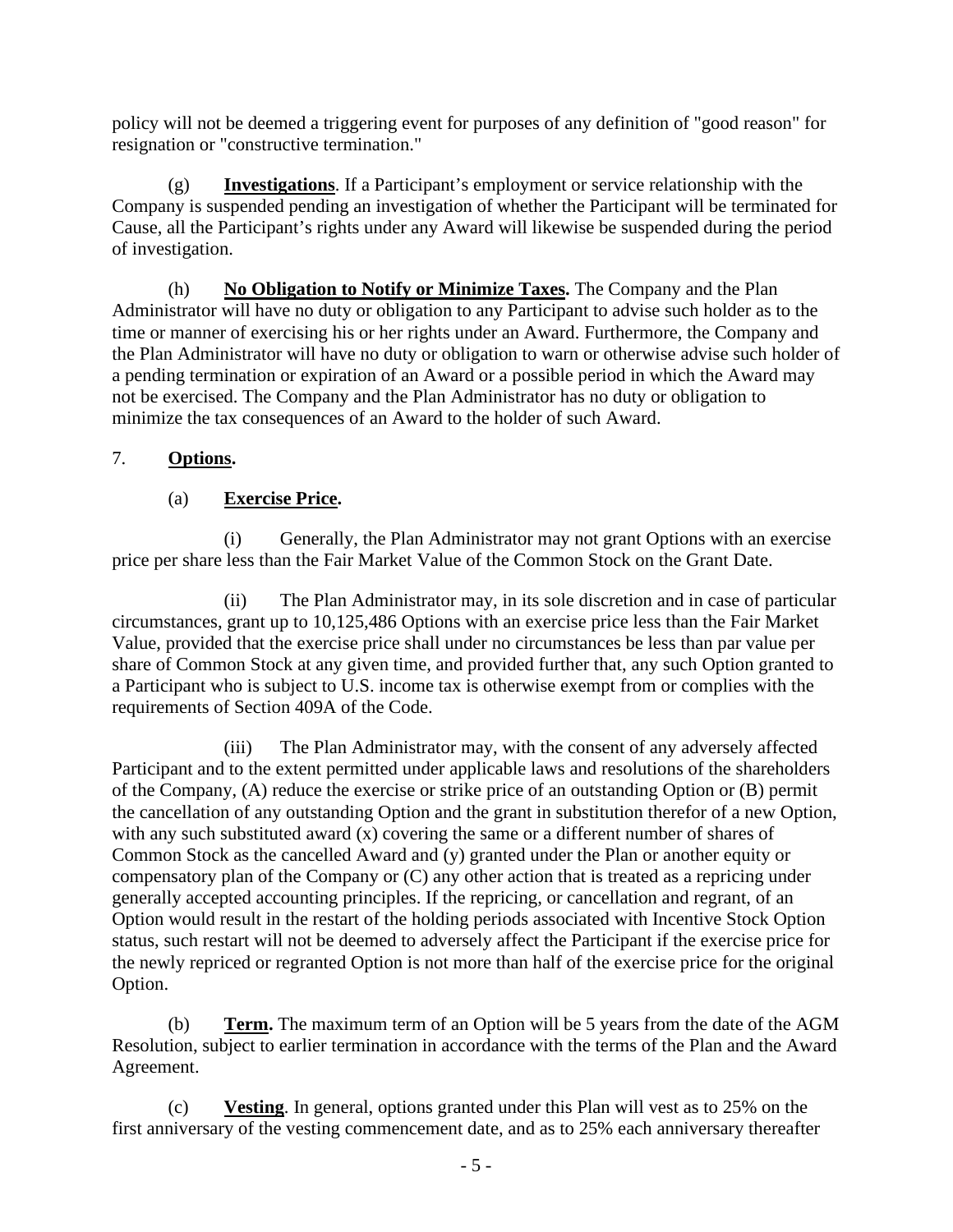over the next three years. In general, the vesting commencement date will be the last of the following dates preceding the date of grant: (i) 15 January, (ii) 15 April, (iii) 15 July or (iv) 15 October. The Plan Administrator reserves the right to approve a different vesting schedule in its sole discretion.

### (d) **Conditions to Exercise.**

(i) The Company reserves the right to limit the period of exercise, regardless of vested status of the Option, to no more than a limited period following the release of interim (normally quarterly) financial reporting. To exercise an Option, the Participant must deliver (A) the exercise agreement stating the number of shares being purchased and, if applicable, the account number or digital wallet address into which the shares should be deposited, (B) payment in full of the exercise price and any tax withholding obligations, and (C) any additional documents, including a joinder to a voting agreement or shareholders' agreement, requested or required by the Company as a condition to exercise.

(ii) Persons discharging managerial responsibilities, within the meaning of Article 3(1)25 of MAR, may not exercise any options during a period of 30 calendar days before the Company's announcement of an interim financial report or year-end report which the Company is obliged to publish. The exercise shall be postponed until after such closed period; provided, however, that the foregoing shall not prevent a Participant from exercising an Option prior to the Option Expiration Date.

(iii) If a Participant is subject to U.S. income tax and is exercising an Option prior to vesting, and if he or she chooses to make a Section 83(b) election, he or she must deliver, within 30 days after the date of exercise, a completed copy of his or her Section 83(b) election, the applicable taxes due in connection with that election and evidence of timely receipt of the Section 83(b) election by the Internal Revenue Service. If a Participant does not make a Section 83(b) election or fails to satisfy these requirements, the Plan Administrator will instruct the Company to withhold and remit (if applicable) taxes on, and report to the applicable taxing authorities, the income recognized on each subsequent vesting date of the Award.

(iv) The Plan Administrator may modify the exercise agreement form, and the procedure for exercise, from time to time. The Plan Administrator may restrict exercise to those times when the Plan Administrator has a reasonable basis to determine Fair Market Value and may prohibit exercise in anticipation of a material corporate event (including but not limited to a financing or Change of Control). The Plan Administrator may require than an Option may be exercised only for whole shares and for not less than a reasonable number of shares at any one time.

(e) **Non-Exempt Employees.** If an Option is granted to an employee who is a non-exempt employee for purposes of the Fair Labor Standards Act of 1938, as amended, the Option will not be first exercisable for any shares of Common Stock until at least six months following the Grant Date of the Option (although the Award may vest prior to such date). Consistent with the provisions of the Worker Economic Opportunity Act, (i) if such non-exempt employee dies or suffers a disability, (ii) on a Change of Control in which such Option is not assumed, continued, or substituted, or (iii) on the Participant's retirement (as such term may be defined in the Participant's Award agreement or in another agreement between the Participant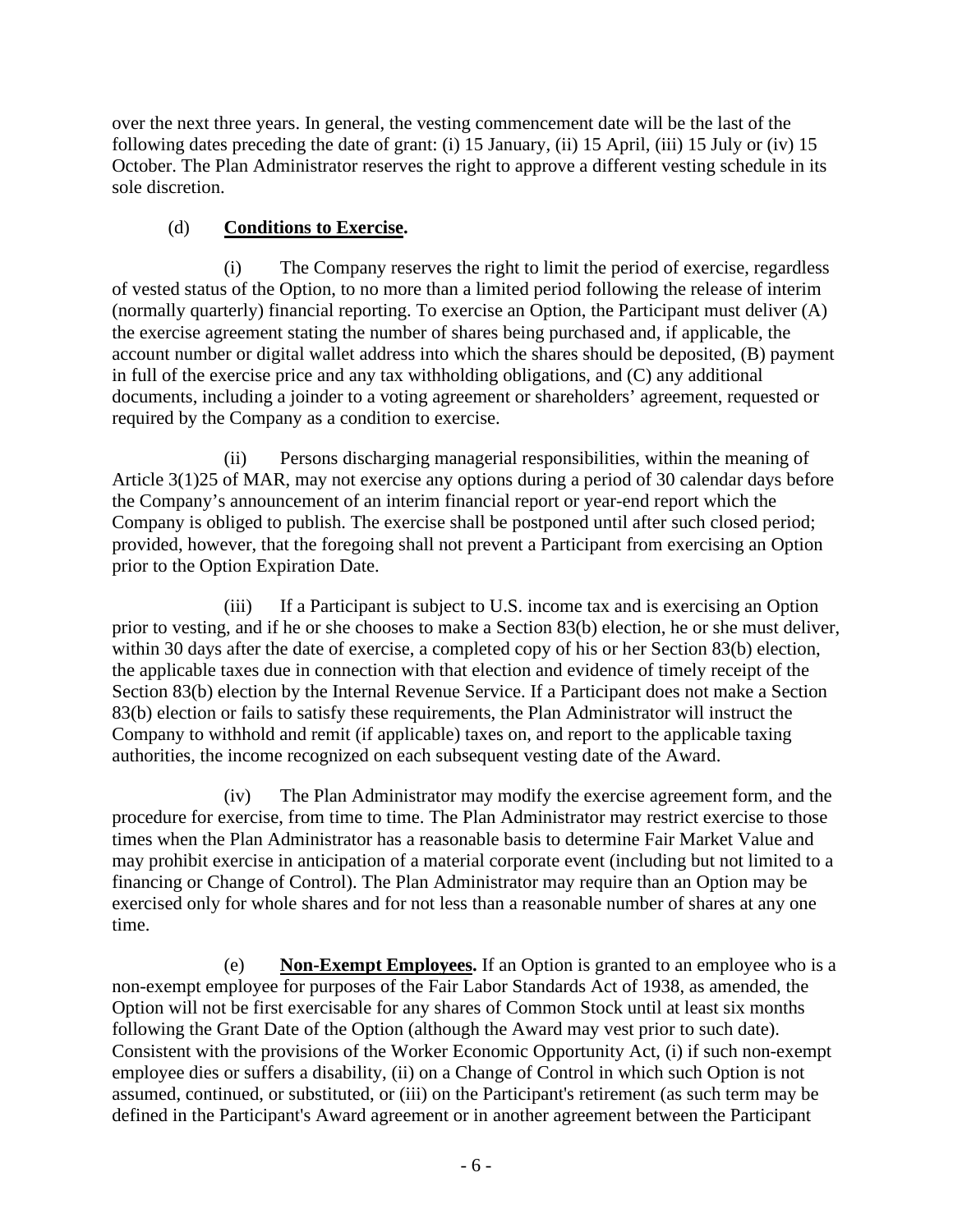and the Company, or, if no such definition, in accordance with the Company's then current employment policies and guidelines), the vested portion of any Options may be exercised earlier than six months following the Grant Date. The foregoing provision is intended to operate so that any income derived by a non-exempt employee from the exercise or vesting of an Option will be exempt from his or her regular rate of pay. If required for compliance with the Worker Economic Opportunity Act to ensure that any income derived by a non-exempt employee from the exercise, vesting or issuance of any shares under any other Award will be exempt from the employee's regular rate of pay, the provisions of this paragraph will apply to all Awards and are hereby incorporated by reference into such Award agreements.

(f) **Effect of Termination of Service.** The Plan Administrator will establish and define in the Award Agreement how an Option will be treated on a Termination of Service. Unless otherwise set forth in the Award Agreement, the following treatment will apply:

(i) Any portion of an Option that is not vested and exercisable on the date of a Participant's Termination of Service will expire on such date.

(ii) Any portion of an Option that is vested and exercisable on the date of a Participant's Termination of Service will expire on the earliest to occur of:

(A) if the Participant's Termination of Service occurs for reasons other than Cause, Disability or death, the date that is 3 months after such Termination of Service;

(B) if the Participant's Termination of Service occurs by reason of Cause, the date of the Termination of Service;

(C) if the Participant's Termination of Service occurs by reason of death or Disability the date that is 12 months after such Termination of Service;

(D) if the Participant dies during any of the foregoing post-termination exercise periods, the date that is 12 months after death;

(E) if the Plan Administrator determines during any of the foregoing post-termination exercise periods that Cause for termination existed at the time of the Participant's Termination of Service, immediately on such determination;

(F) if, during any of the foregoing periods, the Company undergoes a Change in Control and the successor or acquiring entity refuses to assume the Award, then on the closing of the Change of Control; and

(G) the Option Expiration Date.

<span id="page-6-0"></span>8. **Stock Option Categories.** Options are either Incentive Stock Options (ISOs) or Nonqualified Stock Options (NSOs). Only employees who are eligible for ISOs may be granted ISOs. All other employees and other persons can only be granted NSOs.

9. **Incentive Stock Option Limitations.** The terms of an Incentive Stock Option must comply in all respects with Section 422 of the Code, or any successor provision, and any applicable regulations thereunder, each of which is incorporated by reference into this Plan. The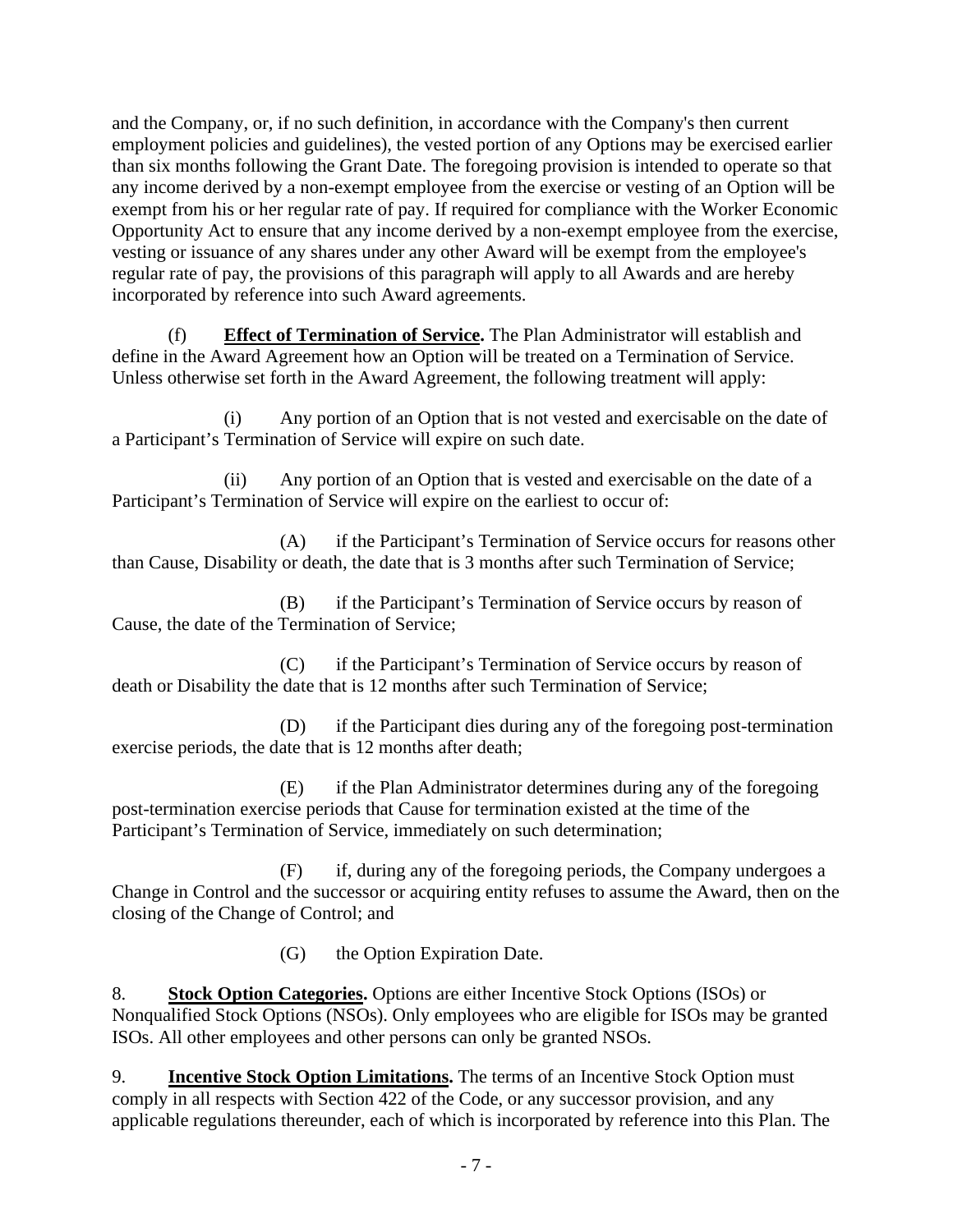Plan Administrator will construe the terms of any Option granted as an Incentive Stock Option within the meaning of Section 422 of the Code, and if the Option (or a portion thereof) does not meet the requirements of Section 422 of the Code, that Option (or that portion) will be treated as a Nonqualified Stock Option. The requirements of Section 422 include the following:

(a) **ISO Limit**. The maximum number of shares that may be issued on the exercise of Incentive Stock Options under this Plan will equal 101,254,865 shares (the "ISO Limit"). Each increase to the Share Reserve authorized by the Board and stockholders after the Effective Date will also result in a corresponding increase in this ISO Limit, unless otherwise expressly provided in the Board or stockholder resolutions approving such increase.

(b) **ISO Granting Period**. Section 422 of the Code provides that no Incentive Stock Options may be granted more than 10 years after the later of (i) the adoption of the Plan by the Board and (ii) the adoption by the Board of any amendment to the Plan that constitutes the adoption of a new plan for purposes of Section 422 of the Code. For clarity, any amendment of the Share Reserve that also amends the ISO Limit will be deemed the adoption of a new plan for purposes of Code Section 422.

(c) **ISO Qualification.** If the aggregate Fair Market Value (determined as of the Grant Date) of Common Stock with respect to which a Participant's Incentive Stock Options become exercisable for the first time during any calendar year (under the Plan and all other stock option plans of the Company and its parent and subsidiary corporations) exceeds \$100,000, or if the Option otherwise does not comply with the requirements under Section 422 of the Code, the Option (or the portion that does not meet the requirements of Section 422) will be treated as a Nonqualified Stock Option. If the Participant holds two or more such Options that become exercisable for the first time in the same calendar year, such limitation will be applied on the basis of the order in which such Options are granted.

(d) **Eligible Employees.** Individuals who are not employees of the Company or one of its parent or subsidiary corporations may not be granted Incentive Stock Options. Except as otherwise determined by the Board, employees who reside or work outside of the United States may not be granted Incentive Stock Options.

(e) **Exercise Price.** Incentive Stock Options will be granted with an exercise price per share not less than the Fair Market Value of the Common Stock on the Grant Date, and in the case of an Incentive Stock Option granted to a Participant who owns more than 10% of the total combined voting power of all classes of the stock of the Company or of its parent or subsidiary corporations (a "Ten Percent Stockholder"), will be granted with an exercise price per share not less than 110% of the Fair Market Value of the Common Stock on the Grant Date. The Plan Administrator will determine status as a Ten Percent Stockholder in accordance with Section 422 of the Code.

(f) **Option Term.** Section 422 of the Code provides that the maximum term of an Incentive Stock Option will not exceed 10 years, and in the case of an Incentive Stock Option granted to a Ten Percent Stockholder, will not exceed five years, in each case, subject to earlier termination in accordance with the terms of the Plan and the instrument evidencing the Option. However, the maximum term of any Option granted under this Plan will be 5 years from the date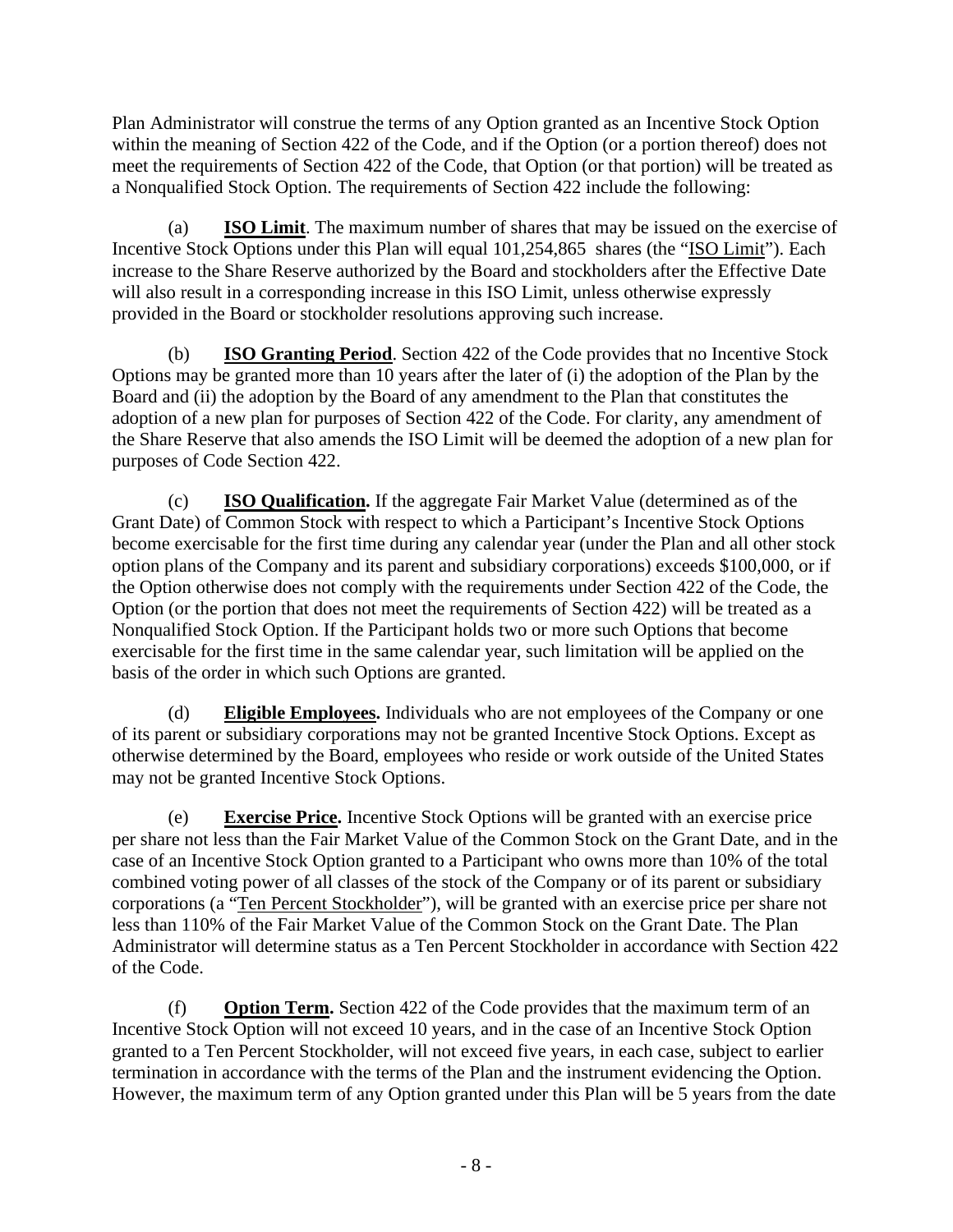of the AGM Resolution, subject to earlier termination in accordance with the terms of the Plan and the Award Agreement.

(g) **Exercisability.** An Option designated as an Incentive Stock Option will cease to qualify for favorable tax treatment as an Incentive Stock Option to the extent it is exercised (if permitted by the terms of the Option) (i) more than three months after the date of a Participant's termination of employment if termination was for reasons other than death or disability, (ii) more than one year after the date of a Participant's termination of employment if termination was by reason of disability, or (iii) more than six months following the first day of a Participant's leave of absence that exceeds three months, unless the Participant's reemployment rights are guaranteed by statute or contract.

(h) **Taxation of Incentive Stock Options.** To obtain the tax benefits afforded to Incentive Stock Options under Section 422 of the Code, the Participant must hold the shares acquired on the exercise of an Incentive Stock Option for two years after the Grant Date and one year after the date of exercise (that is, the Participant must not transfer the shares until at least the day after the expiration of these periods). A Participant may be subject to the alternative minimum tax at the time of exercise of an Incentive Stock Option. The Participant must give the Company prompt notice of any disposition of shares acquired on the exercise of an Incentive Stock Option prior to the expiration of these holding periods.

(i) **Code Definitions.** For the purposes of this Section [8,](#page-6-0) "disability," "parent corporation" and "subsidiary corporation" will have the meanings attributed to those terms for purposes of Section 422 of the Code.

**Stockholder Approval.** Section 422 of the Code provides that if the stockholders of the Company do not approve the Plan within 12 months after the Board's adoption of the Plan (or the Board's adoption of any amendment to the Plan that constitutes the adoption of a new plan for purposes of Section 422 of the Code) Incentive Stock Options granted under the Plan after the date of the Board's adoption (or approval) will be treated as Nonqualified Stock Options. Section 422 of the Code provides that no Incentive Stock Options may be granted more than ten years after the earlier of the approval by the Board or the stockholders of the Plan (or any amendment to the Plan that constitutes the adoption of a new plan for purposes of Section 422 of the Code).

# 10. **Tax Matters.**

(a) **Withholding**. The Company will require the Participant to pay to the Company or a Related Company, as applicable, the amount of (i) any taxes that the Company or a Related Company is required by applicable federal, state, local or foreign law to withhold with respect to an Award ("tax withholding obligations") and (ii) any other amounts due from the Participant to the Company, any Related Company or any governmental authority ("other obligations"). The Company will not be required to issue any shares of Common Stock or otherwise settle an Award under the Plan until such tax withholding obligations and other obligations are satisfied.

(b) **Section 409A**. The Company intends that the Plan and Awards granted under the Plan (unless otherwise expressly provided for in the Award Agreement) are exempt from the requirements of Section 409A to the maximum extent possible, whether pursuant to the short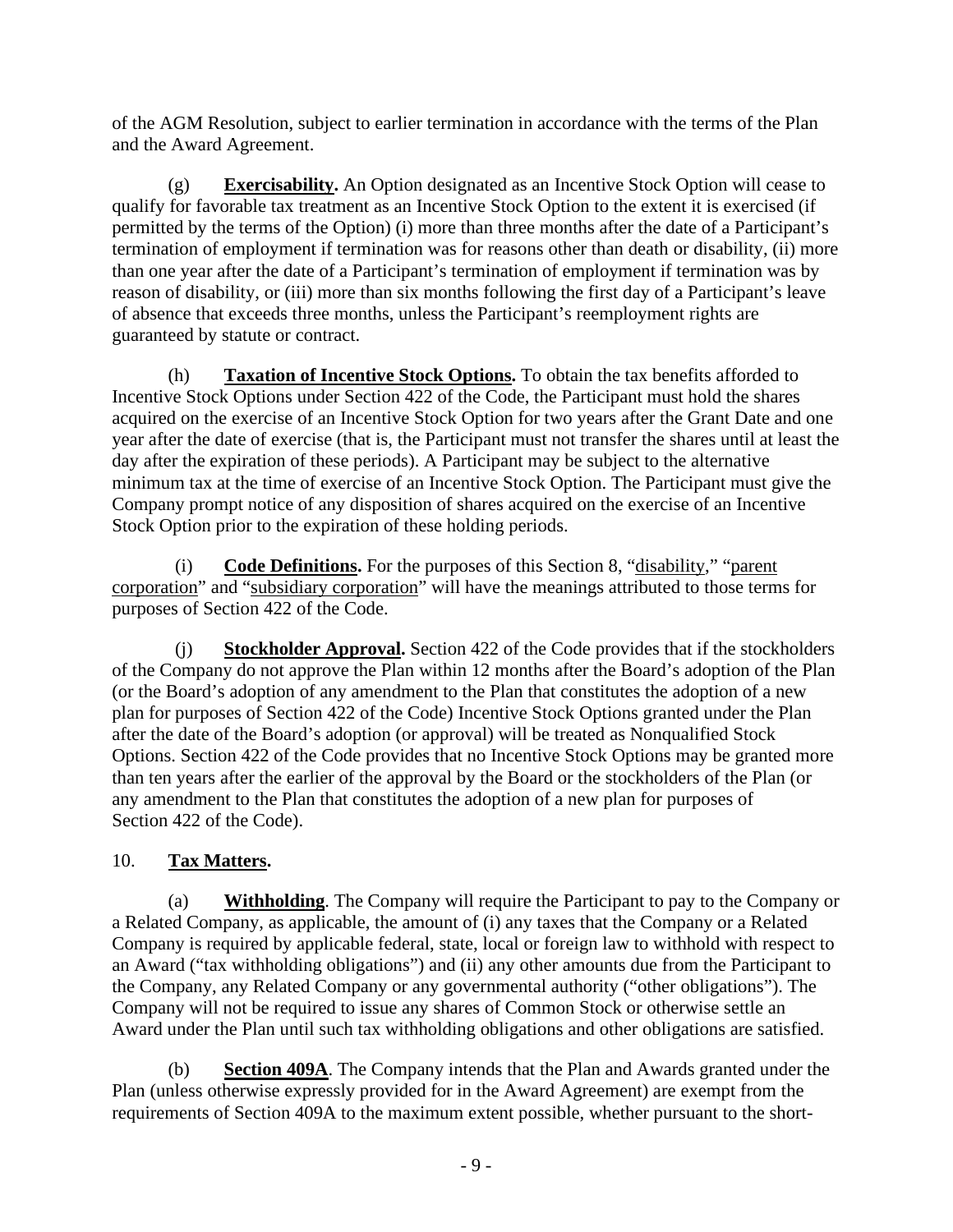term deferral exception described in Treasury Regulation Section 1.409A-1(b)(4), the exclusion applicable to stock options, stock appreciation rights and certain other equity-based compensation under Treasury Regulation Section 1.409A-1(b)(5), or otherwise. The Plan Administrator will use reasonable best efforts to interpret, operate and administer the Plan and any Award granted under the Plan in a manner consistent with this intention. However, the Plan Administrator makes no representations that Awards granted under the Plan will be exempt from or comply with Section 409A and makes no undertaking to preclude Section 409A from applying to Awards granted under the Plan.

(i) If Section 409A is applicable to any Award granted under the Plan (that is, to the extent not so exempt), the Plan Administrator intends that the non-exempt Award will comply with the deferral, payout, plan termination and other limitations and restrictions imposed under Section 409A.

(ii) If necessary for exemption from, or compliance with, Section 409A:

(A) All references in the Plan or any Award granted under the Plan to the termination of the Participant's employment or service are intended to mean the Participant's "separation from service," within the meaning of Section  $409A(a)(2)(A)(i)$ .

(B) The Plan Administrator will treat each installment that vests or is delivered under an Award in a series of payments or installments as a separate payment for purposes of Section 409A, unless expressly set forth in the Award Agreement that each installment is not a separate payment.

(C) If the Participant is a "specified employee," within the meaning of Section 409A, then if necessary to avoid subjecting the Participant to the imposition of any additional tax under Section 409A, amounts that would otherwise be payable under the Plan or any Award granted under the Plan during the six-month period immediately following the Participant's "separation from service" will not be paid to the Participant during such period, but will instead be accumulated and paid to the Participant (or, in the event of the Participant's death, the Participant's estate) in a lump sum on the first business day after the earlier of the date that is six months following the Participant's separation from service or the Participant's death.

(D) If, after the Grant Date of an Award, the Plan Administrator determines that an Award is reasonably likely to fail to be either exempt or compliant with Section 409A, the Plan Administrator reserves the right, but will not be required, to unilaterally (and without the affected Participant's consent) amend or modify the Plan and any Award granted under the Plan so that the Award qualifies for exemption from or complies with Section 409A. Any such amendment or modification made to avoid the imposition of adverse taxation under Section 409A will be deemed not to materially adversely impact the Participant.

(E) The right to any dividends or dividend equivalents declared and paid on the number of shares underlying an Option may not be contingent, directly or indirectly, on the exercise of the Option and must otherwise comply with or qualify for an exemption under Section 409A. In addition, the right to any dividends or dividend equivalents declared and paid on shares acquired under an Award must (i) be paid at the same time such dividends or dividend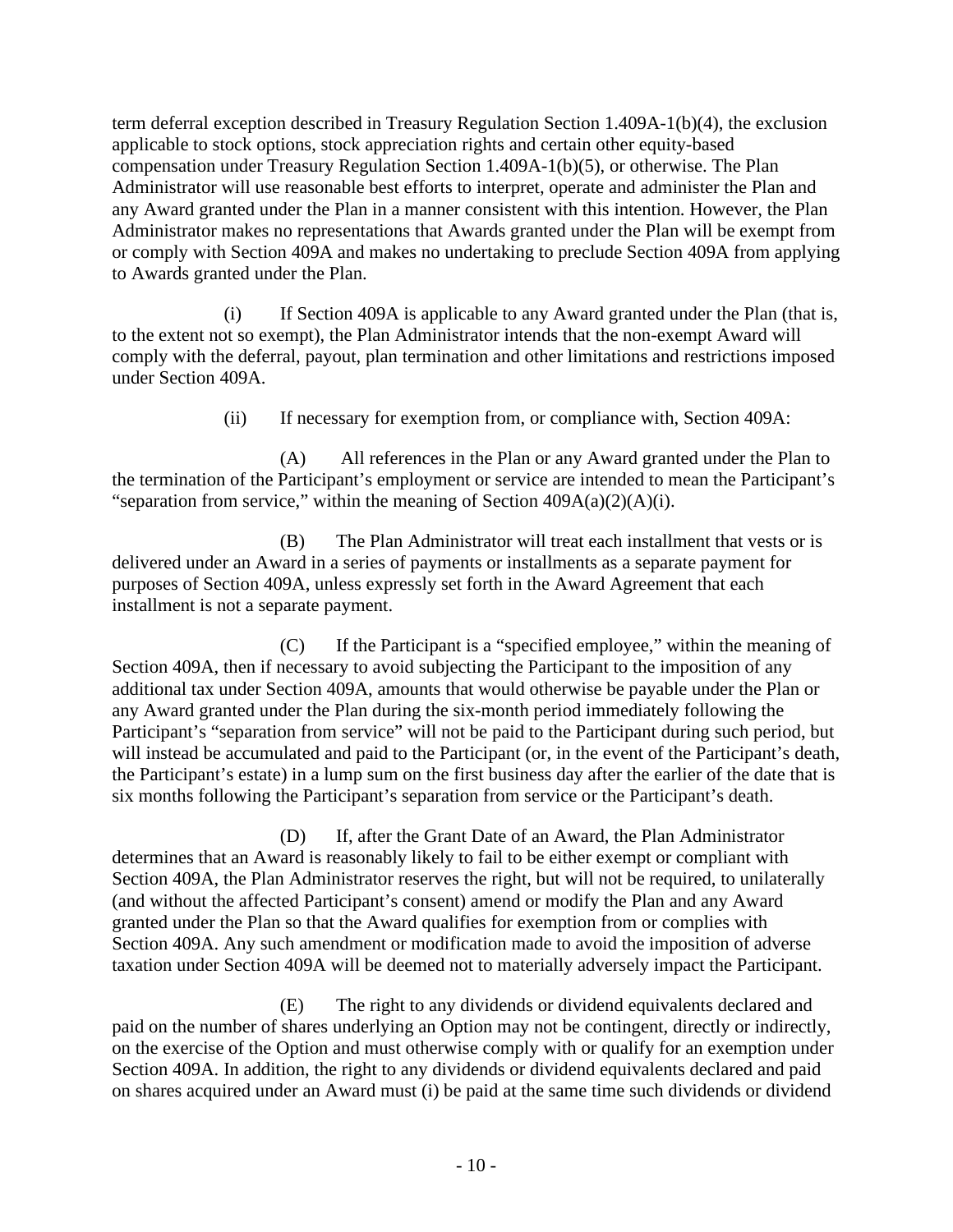equivalents are paid to other stockholders (although it may be subject to the same restrictions as the underlying shares) and (ii) comply with or qualify for an exemption under Section 409A.

11. **Restrictions on Transfer of Awards & Common Stock.** Any purported Transfer of an Award, or shares of Common Stock issued under the Plan in violation of the Plan will be null and void, will have no force or effect, and the Company will not register in its records any such purported transfer.

(a) **No Transfer of Awards.** In general, a Participant may not sell, assign, pledge (as collateral for a loan or as security for the performance of an obligation or for any other purpose) or otherwise Transfer an Award or interest in an Award, other than by will or by the applicable laws of descent and distribution. During a Participant's lifetime, only the Participant granted the Award may exercise the Award or purchase the shares under the Award. The Plan Administrator may permit the Transfer of an Award or an interest in an Award if that Transfer complies with all applicable laws and does not result in the loss of the exemption from registration used by the Company for this Plan.

(b) **No Transfer of Shares.** Before the earlier to occur of (x) the date on which the initial registration of the Common Stock under Sections 12(b) or 12(g) of the Exchange Act first becomes effective and (y) a Change of Control, the Plan Administrator reserves the right to impose restrictions on transfers of shares issued under the Plan, to the greatest extent permitted by law.

(c) **Market Standoff**. In the event of a public offering by the Company, whether underwritten or not underwritten, of its equity securities pursuant to an effective registration statement filed under the Securities Act of 1933, as amended, Participant will not sell, make any short sale of, loan, hypothecate, pledge, grant any option for the purchase of, or otherwise dispose of or transfer for value or otherwise agree to engage in any of the foregoing transactions with respect to any securities of the Company however or whenever acquired (except for those being registered) without the prior written consent of the Company or the underwriters. Such limitations will be in effect for such period of time as may be requested by the Company or such underwriter. However, that in no event will such period exceed 180 days after the effective date of the registration statement for such public offering, plus such additional period requested by the underwriters as is necessary to comply with regulatory restrictions on the publication of research reports (including, but not limited to, FINRA Rule 2241, or any amendments or successor rules). Participant will execute an agreement reflecting the foregoing, if requested by the underwriters at the time of such public offering. These limitations will in all events terminate two years after the effective date of the registration statement for the Company's initial public offering pursuant to an effective registration statement filed under the Securities Act of 1933, as amended. To enforce this provision, the Company may impose stop-transfer instructions with respect to the shares until the end of the applicable standoff period.

# 12. **Changes to Company's Common Stock.**

(a) If the Company undertakes a stock dividend, stock split, reverse stock split, spinoff, combination or exchange of shares, recapitalization, merger, consolidation, distribution to stockholders other than a normal cash dividend, or other change in the Company's corporate or capital structure that constitutes an equity restructuring transaction, as that term is used in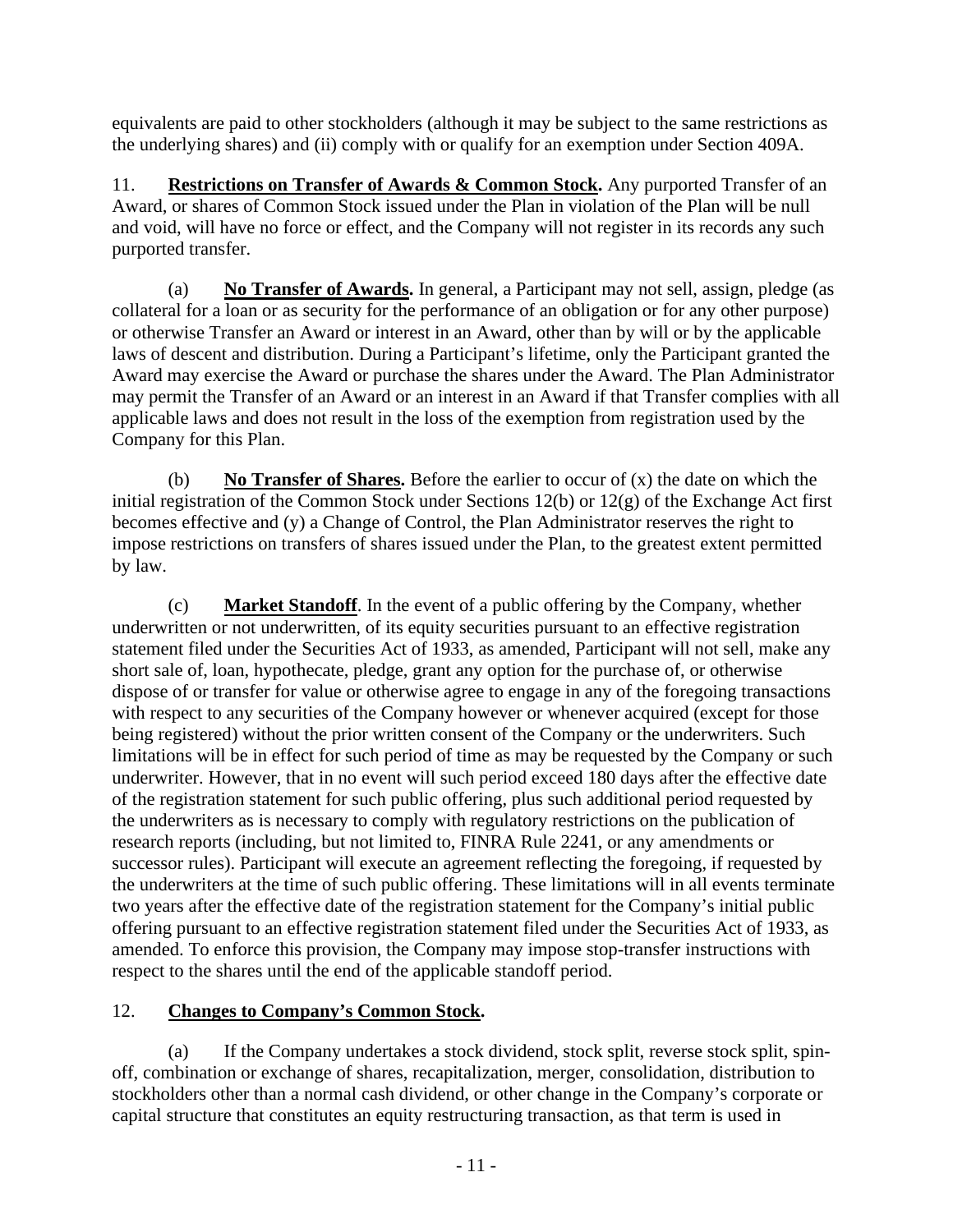Statement of Financial Accounting Standards Board Accounting Standards Codification Topic 718 (or any successor thereto) and that results in (x) the outstanding shares of Common Stock, or any securities exchanged therefor or received in their place, being exchanged for a different number or kind of securities of the Company or any other company or (y) new, different or additional securities of the Company or any other company being received by the holders of shares of Common Stock, then the Plan Administrator will make proportional adjustments in (1) the maximum number and kind of securities available for issuance under the Plan; (2) the maximum number and kind of securities issuable as Incentive Stock Options; and (3) the number and kind of securities that are subject to any outstanding Award and the per share price of such securities, without any change in the aggregate price to be paid therefor. The determination by the Plan Administrator as to the terms of any of the foregoing adjustments will be conclusive and binding. For clarity, the issuance by the Company of shares of stock of any class, or securities convertible into shares of stock of any class, for cash or property, or for labor or services rendered, either on direct sale or on the exercise of rights or warrants to subscribe therefor, or on conversion of shares or obligations of the Company convertible into such shares or other securities, will not affect, and no adjustment by reason thereof will be made with respect to, outstanding Awards.

(b) **Dissolution or Liquidation.** To the extent not previously exercised or settled, and unless otherwise determined by the Plan Administrator in its sole discretion, Awards will terminate immediately prior to the dissolution or liquidation of the Company. To the extent a vesting condition, forfeiture provision or repurchase right applicable to an Award has not been waived by the Plan Administrator, the Award will be forfeited immediately prior to the consummation of the dissolution or liquidation.

(c) **Change of Control.** The following provisions will apply to Awards in the event of a Change of Control unless otherwise provided in the Award Agreement or any other written agreement between the Company or any Affiliate and the Participant. In the event of a Change of Control, the Board may take one or more of the following actions with respect to Awards, contingent on the closing or completion of the Change of Control:

(i) arrange for the surviving or acquiring company (or its parent company) to assume or continue the Award or to substitute a similar stock award for the Award (including, but not limited to, an award to acquire the same consideration paid to the stockholders of the Company pursuant to the Change of Control) that preserves the material terms of the original Award;

(ii) accelerate the vesting, in whole or in part, of the Award (and, if applicable, the time at which the Award may be exercised or settled) to a date prior to the effective time of such Change of Control as the Board determines (or, if the Board does not determine such a date, to the date that is five days prior to the effective date of the Change of Control), with such Award terminating immediately prior to the effective time of the Change of Control;

(iii) cancel or arrange for the cancellation of the Award, to the extent not vested or not exercised prior to the effective time of the Change of Control, in exchange for such cash consideration, if any, as the Board, in its sole discretion, may consider appropriate; and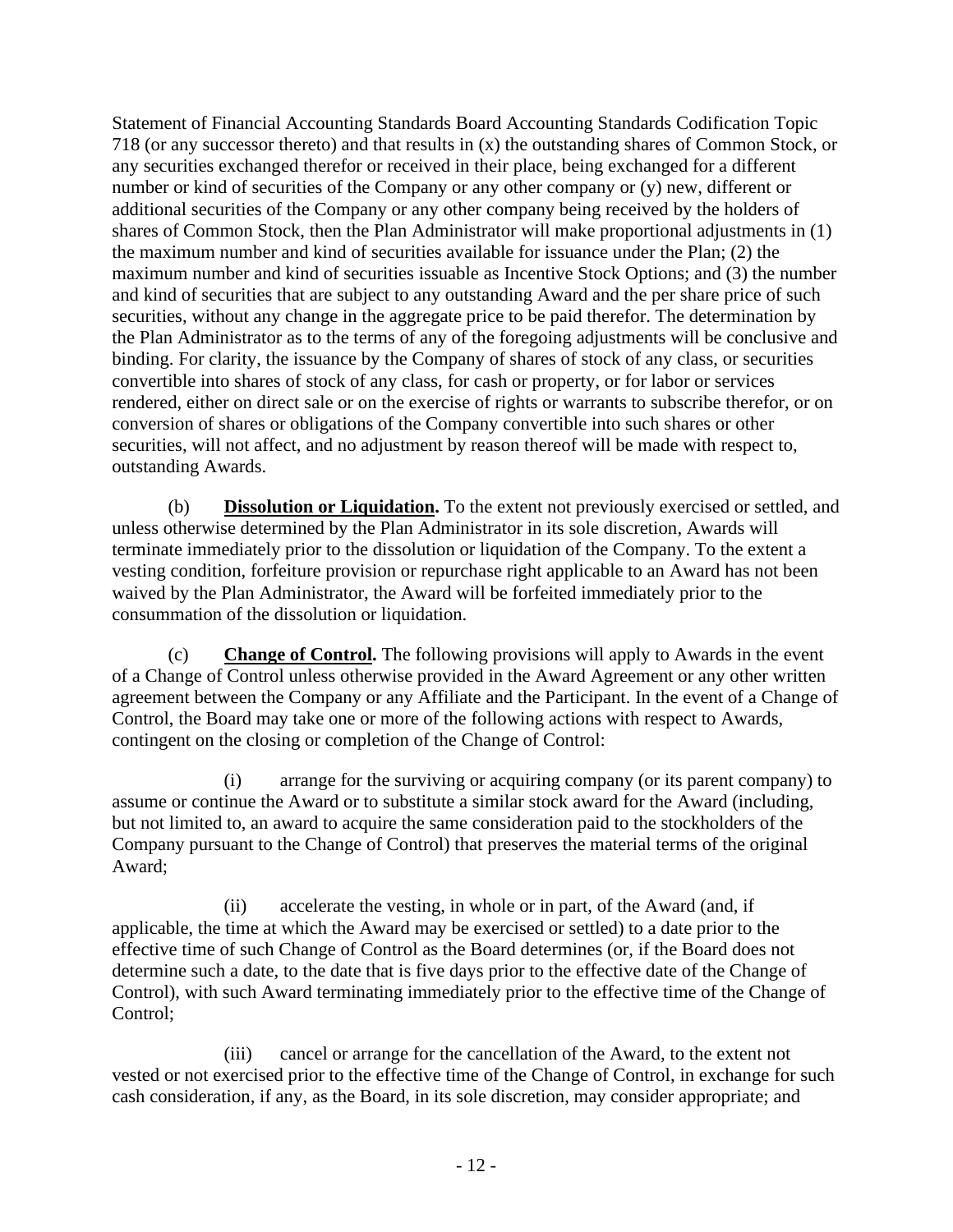(iv) make a payment, in such form as may be determined by the Board equal to the excess, if any, of (A) the value of the property the Participant would have received on the exercise or settlement of the Award immediately prior to the effective time of the Change of Control, over (B) any price payable by such holder in connection with such exercise or settlement, in consideration for the termination of such Award at or immediately prior to the closing. For clarify, this payment may be zero if the Fair Market Value of the property is equal to or less than the exercise or purchase price.

The Board need not take the same action with respect to all Awards or portions thereof or with respect to all Participants. The Board may take different actions with respect to the vested and unvested portions of an Award. The Board provide that payments may be subject to the same terms and conditions as the payment of consideration to the holders of the Company's Common Stock in connection with the Change of Control is delayed as a result of escrows, earn outs, holdbacks or other contingencies. The Board may also provide that payments made over time will remain subject to substantially the same vesting schedule as the Award, including any performance-based vesting metrics that applied to the Award immediately prior to the closing of the Change of Control.

(d) **Single Trigger**. Provided a Participant does not have a Termination of Service before the closing of a Change of Control, and subject to the Participant signing and returning a joinder agreement comparable to (and no more onerous than) that required of the Company's stockholders as part of the definitive agreement documenting the Change of Control if such joinder agreement is required by the successor or surviving entity in the Change of Control (together, the "Acceleration Conditions"), then the Plan Administrator will accelerate the vesting of that Participant's then-outstanding Awards as to 100% of the then-unvested shares of Common Stock subject to each such Award.

(e) **Further Adjustment of Awards.** The Plan Administrator will have the discretion to take additional action as it determines to be necessary or advisable with respect to Awards. Such authorized action may include (but will not be limited to) establishing, amending or waiving the type, terms, conditions or duration of, or restrictions on, Awards so as to provide for earlier, later, extended or additional time for exercise, lifting restrictions and other modifications, and the Plan Administrator may take such actions with respect to all Participants, to certain categories of Participants or only to individual Participants. The Plan Administrator may take such action before or after granting Awards to which the action relates and before or after any public announcement with respect to such sale, merger, consolidation, reorganization, liquidation, dissolution or change of control that is the reason for such action.

(f) **No Limitations.** The grant of Awards will in no way affect the Company's right to adjust, reclassify, reorganize or otherwise change its capital or business structure or to merge, consolidate, dissolve, liquidate or sell or transfer all or any part of its business or assets.

13. **Term of the Plan.** This Plan will expire on the day prior to the Company's annual general meeting held in 2023, and if no such meeting is held, then 30 June 2023. The Plan Administrator may not grant new Awards after the Plan is terminated. Stockholders of the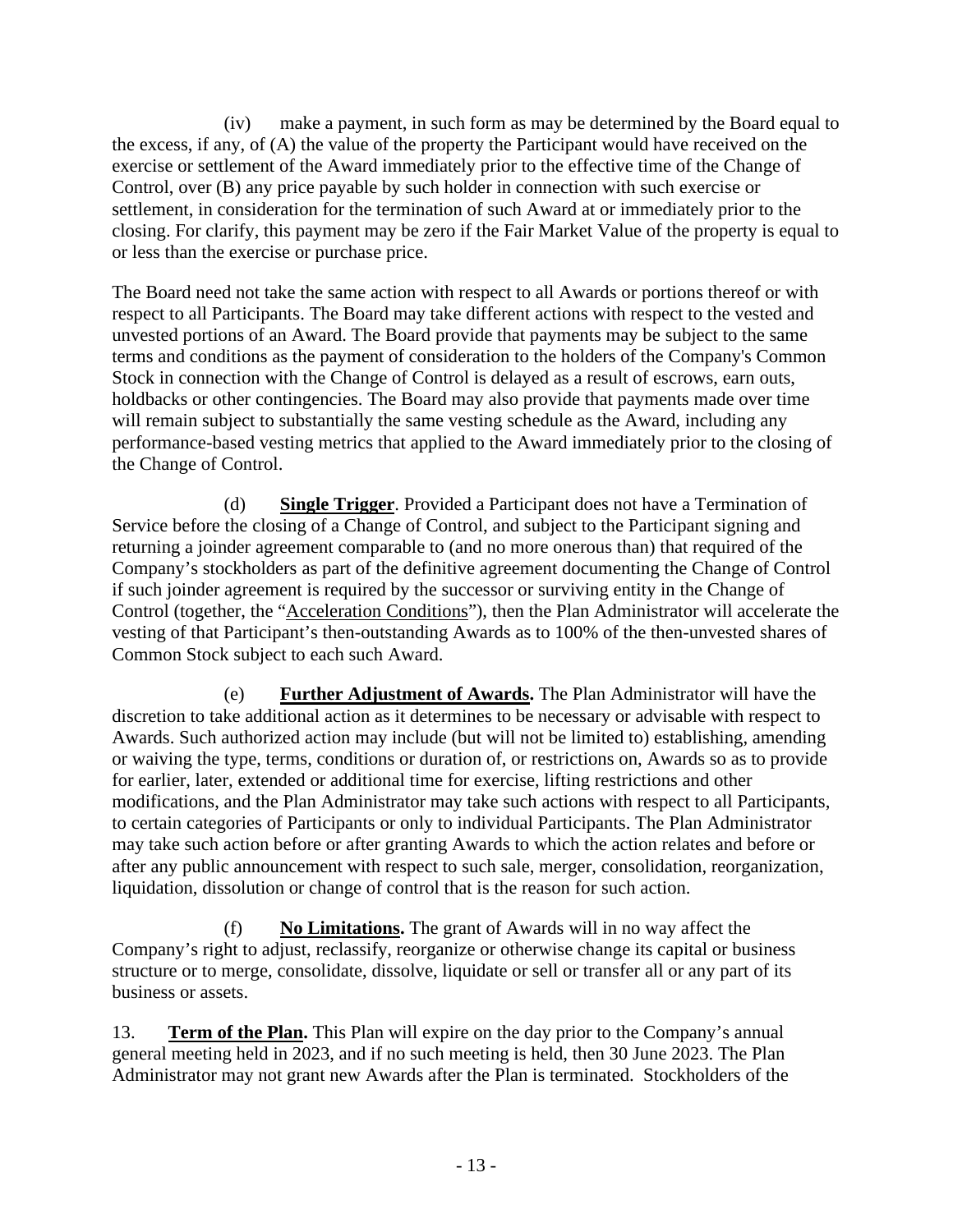Company must approve any increase in the Share Reserve and ISO Limit within 12 months before or after the increase, as applicable, is adopted by the Board.

### 14. **Amendment and Termination.**

(a) **Plan Amendment, Suspension or Termination.** The Board may amend, suspend or terminate the Plan or any portion of the Plan at any time and in such respects as it will deem advisable. No amendment will be effective absent stockholder approval if required by applicable law (including the laws governing the effectiveness of the AGM Resolution), regulation or stock exchange rule.

(b) **Award Amendment**. To the extent permitted by applicable law and subject to any required shareholder approvals, the Plan Administrator may amend any Award at any time. However, the Plan Administrator may not amend an Award in a manner that materially adversely impacts the rights of the Participant holding that Award without the Participant's written consent. A Participant will not be deemed to have been materially adversely impacted if the Board amends an Award: (i) to maintain the qualified status of the Award as an Incentive Stock Option under Section 422 of the Code, (ii) to change the terms of an Incentive Stock Option, if such change results in impairment of the Award solely because it impairs the qualified status of the Award as an Incentive Stock Option under Section 422 of the Code, (iii) to clarify the manner of exemption from, or to bring the Award into compliance with Section 409A, (iv) to correct clerical or typographical errors or (v) to comply with other applicable laws or listing requirements.

# 15. **No Individual Rights.**

(a) No individual or Participant will have any claim to be granted any Award under the Plan. The Company has no obligation for uniformity of treatment of Participants under the Plan.

(b) Nothing in the Plan or any Award will be deemed to constitute an employment contract or confer or be deemed to confer on any Participant any right to continue in the employ of, or to continue any other relationship with, the Company or any Related Company or limit in any way the right of the Company or any Related Company to terminate a Participant's employment or other relationship at any time, with or without cause.

# 16. **Conditions on Issuance of Shares.**

(a) The Company will have no obligation to issue or deliver any shares of Common Stock under the Plan or make any other distribution of benefits under the Plan unless, in the opinion of the Company's counsel, such issuance, delivery or distribution would comply with all applicable laws (including, without limitation, the requirements of the PLCA, the Securities Act or the laws of any state or foreign jurisdiction) and the applicable requirements of any securities exchange or similar entity.

(b) The Company will be under no obligation to any Participant to register for offering or resale or to qualify for exemption under the Securities Act, or to register or qualify under the laws of any state or foreign jurisdiction, any shares of Common Stock, security or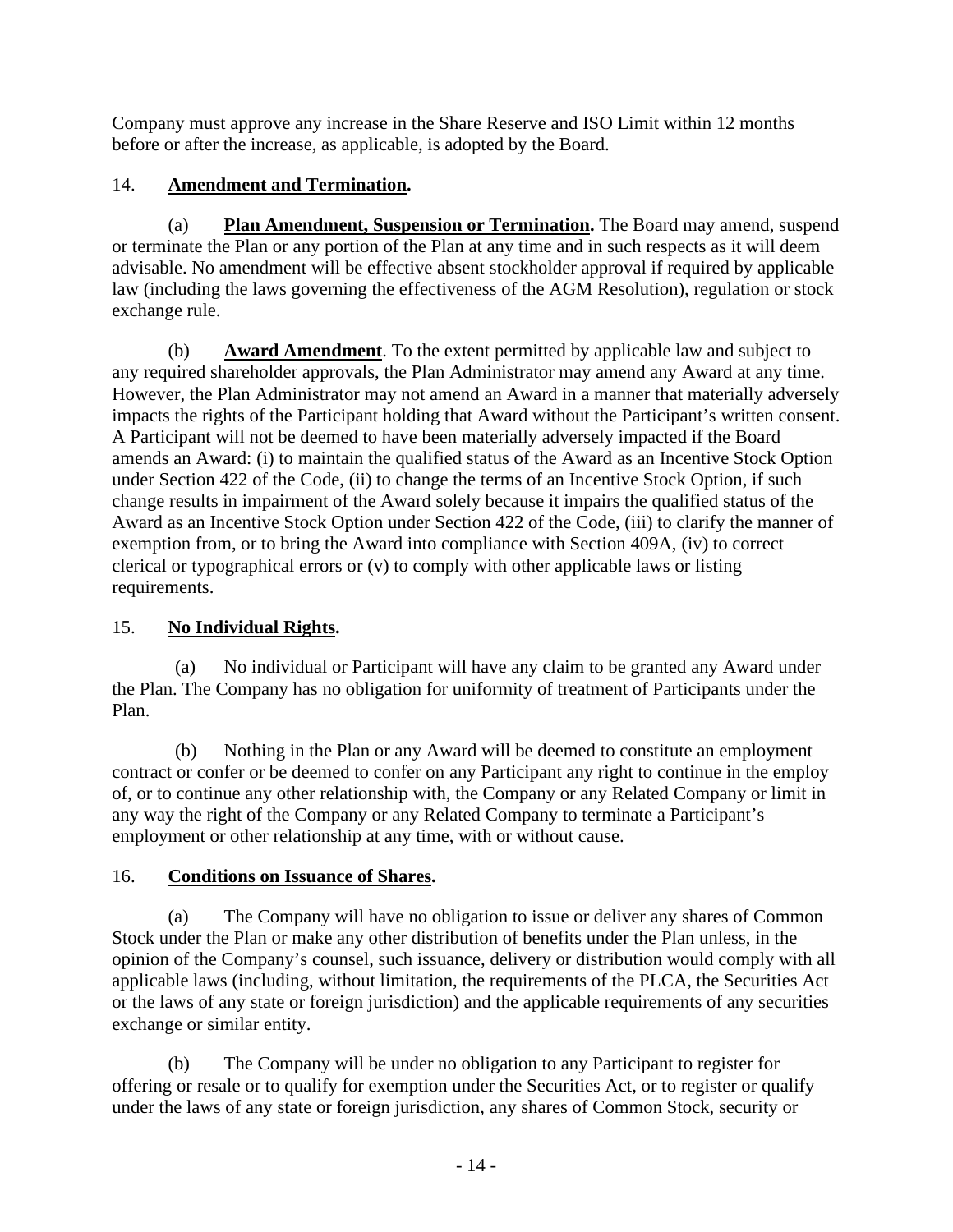interest in a security paid or issued under, or created by, the Plan, or to continue in effect any such registrations or qualifications if made.

(c) As a condition to the receipt of Common Stock under the Plan, the Plan Administrator may require (i) the Participant to represent and warrant that such shares are being purchased or received only for the Participant's own account and without any present intention to sell or distribute such shares, (ii) the Participant to appoint a member of the Board as having the sole and exclusive power of attorney, to the maximum extent permitted by applicable laws, to vote all shares of Common Stock subject to the Award, which power will be effective until the earlier of the completion of a Change of Control or the Company's public offering of its securities on a national stock exchange or national market such as Nasdaq or NYSE, and (iii) the Participant to undertake additional actions as necessary to comply with federal, state and foreign securities laws.

(d) The Company may issue shares of Common Stock on a noncertificated basis, including as digital assets located on a distributed ledger or blockchain, to the extent not prohibited by applicable law or the applicable rules of any stock exchange.

(e) Cash settlement. If delivery of shares of Common Stock to a Participant is prohibited, restricted or, in the Company's opinion, unreasonably administratively burdensome due to laws, regulations and/or securities registration practices (applicable to the Company and/or the Participant), the Plan Administrator may determine, in its sole discretion, that the Participant, upon vesting and exercise of the Options, shall be entitled to a cash settlement only (no issuance and delivery of shares of Common Stock) in an amount equal to the total Fair Market Value as of the date of exercise less the total Exercise Price, subject to applicable tax withholdings ("Cash Settlement").

17. **No Rights as a Stockholder.** Unless otherwise provided by the Plan Administrator or in the instrument evidencing the Award or in a written employment, services or other agreement, no Award will entitle the Participant to any cash dividend, voting or other right of a stockholder unless and until the date of issuance under the Plan of the shares that are the subject of such Award and the associated share capital increase having been registered in the Norwegian Register of Business Enterprises. All other shareholder rights associated with shares issued under this Plan, hereunder those referenced in Section 11-12 (2) no.9 of the PLCA, will attach from the date of issuance of the shares. Each Participant agrees to assist as reasonably necessary to cause subscription rights and shares issued under an Award to be registered with the Norwegian Central Securities Depository, if and to the extent such registration is required by applicable law.

18. **Participants in Other Countries or Jurisdictions.** The Plan Administrator may grant Awards to Eligible Persons of any nationality residing in any geography on such terms and conditions different from those specified in the Plan, as may, in the judgment of the Plan Administrator, be necessary or desirable to foster and promote achievement of the purposes of the Plan. The Plan Administrator has the authority to adopt Plan modifications, administrative procedures, subplans and the like as may be necessary or desirable to comply with provisions of the laws or regulations of other countries or jurisdictions in which the Company or any Related Company may operate or have employees or ongoing individual contractors.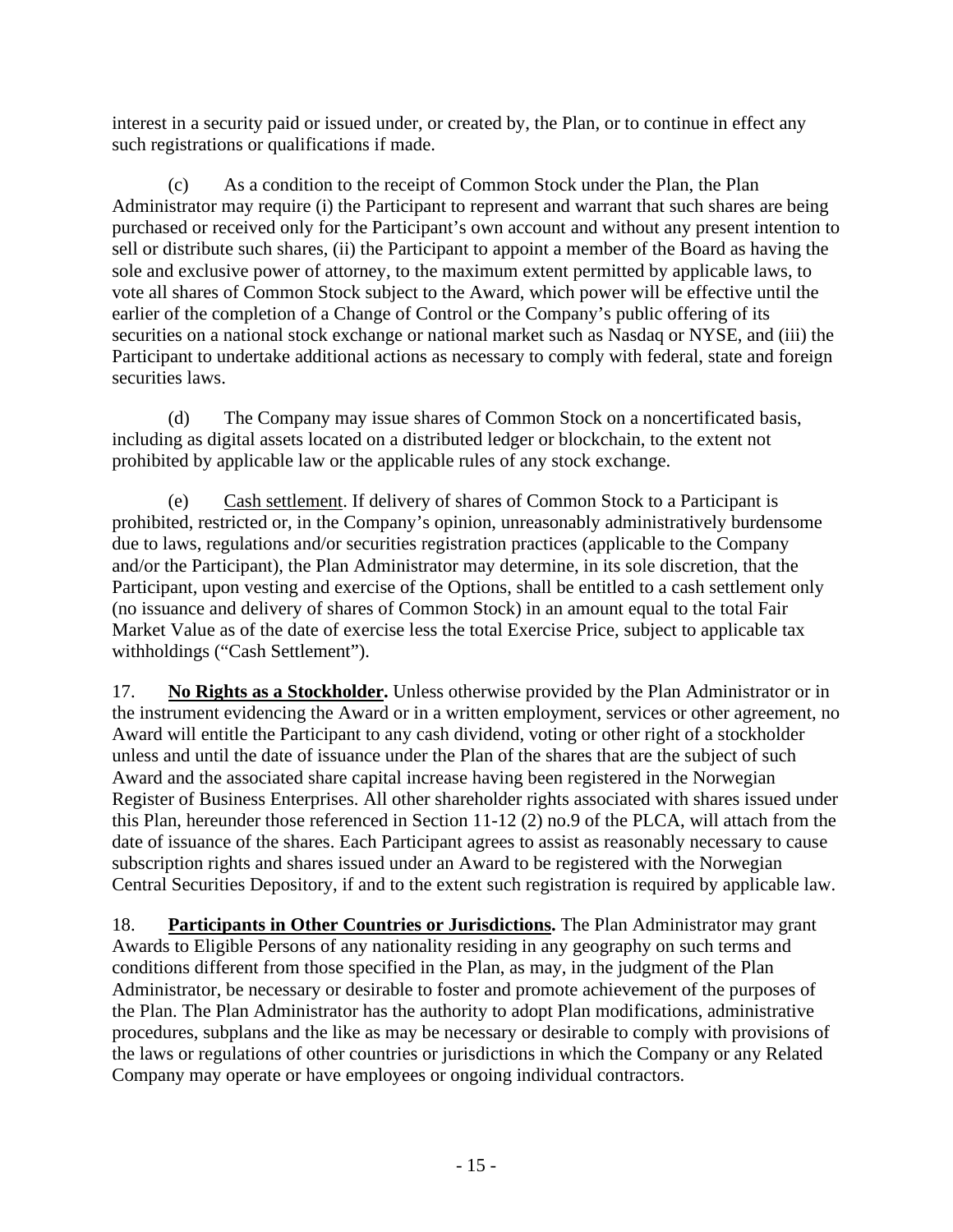19. **No Trust or Fund.** The Plan is intended to constitute an "unfunded" plan. Nothing contained herein will require the Company to segregate any monies or other property, or shares of Common Stock, or to create any trusts, or to make any special deposits for any immediate or deferred amounts payable to any Participant. No Participant will have any rights that are greater than those of a general unsecured creditor of the Company. Proceeds from the sale of shares of Common Stock pursuant to Awards will constitute general funds of the Company.

20. **Successors.** All obligations of the Company under the Plan with respect to Awards will be binding on any successor to the Company, whether the existence of such successor is the result of a direct or indirect purchase, merger, consolidation, or otherwise, of all or substantially all the business and/or assets of the Company.

21. **Severability.** If any provision of the Plan or any Award is determined to be invalid, illegal or unenforceable in any jurisdiction, or as to any person, or would disqualify the Plan or any Award under any law deemed applicable by the Plan Administrator, such provision will be construed or deemed amended to conform to applicable laws. If it cannot be so construed or deemed amended without, in the Plan Administrator's determination, materially altering the intent of the Plan or the Award, such provision will be stricken as to such jurisdiction, person or Award, and the remainder of the Plan and any such Award will remain in full force and effect.

22. **Choice of Law.** The Plan, all Awards granted thereunder, and all determinations made and actions taken pursuant hereto, will be governed by the laws of Norway; provided, however, that applicable laws of the United States shall apply in relation to US Participants, without giving effect to principles of conflicts of law.

23. **Legal Requirements.** The granting of Awards and the issuance of shares of Common Stock under the Plan are subject to all applicable laws, rules and regulations, and to such approvals by any governmental agencies or national securities exchanges as may be required. Applicable laws include the PLCA, the Securities Trading Act of the Kingdom of Norway dated 27 June 2007, and MAR, all as amended from time to time.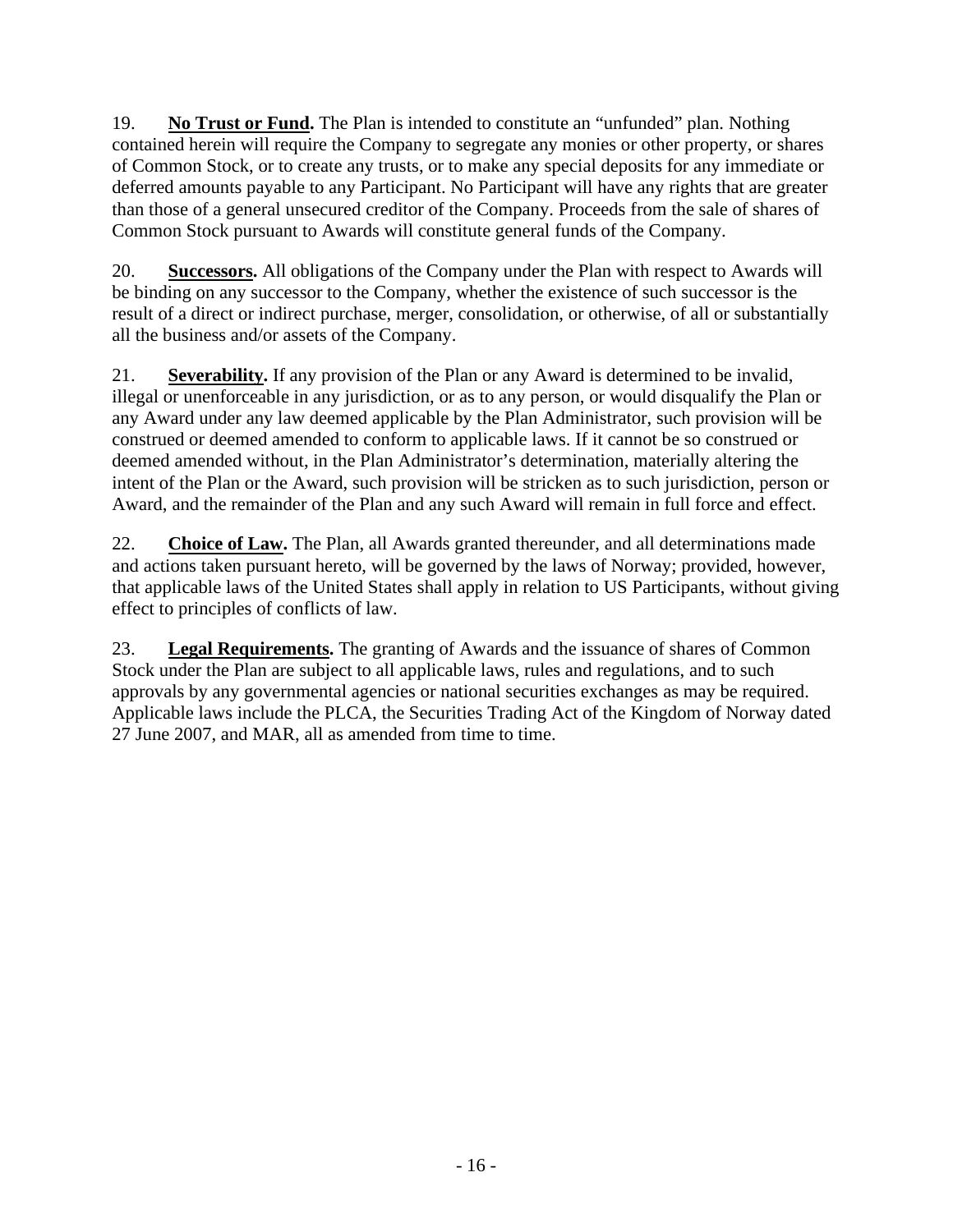### **APPENDIX A**

### **DEFINITIONS**

As used in the Plan and Award Agreements:

"Acceleration Conditions" is defined in Section 11(d) above.

"Acquired Entity" means any entity acquired by the Company or a Related Company or with which the Company or a Related Company merges or combines.

"Acquisition Price" means the value of the per share consideration (consisting of securities, cash or other property, or any combination thereof), receivable or deemed receivable on a Change of Control in respect of a share of Common Stock, as determined by the Plan Administrator in its sole discretion.

"AGM Resolution" means resolution as approved by the Company's shareholders at the annual general meeting held on 12 May 2022.

"Award" means any Option or, if permitted by applicable law and resolutions of the shareholders of the Company, another similar appreciation-based incentive payable in cash or in shares of Common Stock, as may be designated by the Plan Administrator from time to time consistent with the AGM Resolution.

"Award Agreement" means the written document stating the terms of the Award.

"Board" means the Board of Directors of the Company.

"Cause," unless otherwise defined in the instrument evidencing an Award or in a written employment, services or other agreement between the Participant and the Company or a Related Company, means, with respect to a Participant, the occurrence of any of the following events: (i) such Participant's commission of any felony; (ii) such Participant's commission of a crime involving fraud, dishonesty or moral turpitude under the laws of the Kingdom of Norway, England and Wales or the United States or any state thereof (in each case, only to the extent applicable to the Participant) that is reasonably likely to result in material adverse effects on the Company or a Related Company; (iii) such Participant's intentional, material violation of any contract or agreement between the Participant and the Company or a Related Company or of any statutory duty owed to the Company or a Related Company; (iv) such Participant's unauthorized use or disclosure of the confidential information or trade secrets of the Company or a Related Company; or (v) such Participant's gross misconduct that is reasonably likely to result in material adverse effects on the Company or a Related Company. The determination that a termination of the Participant is either for Cause or without Cause will be made by the Board, in its sole discretion. Any determination by the Board that a Participant was terminated with or without Cause for the purposes of outstanding Awards held by such Participant will have no effect on any determination of the rights or obligations of the Company or such Participant for any other purpose.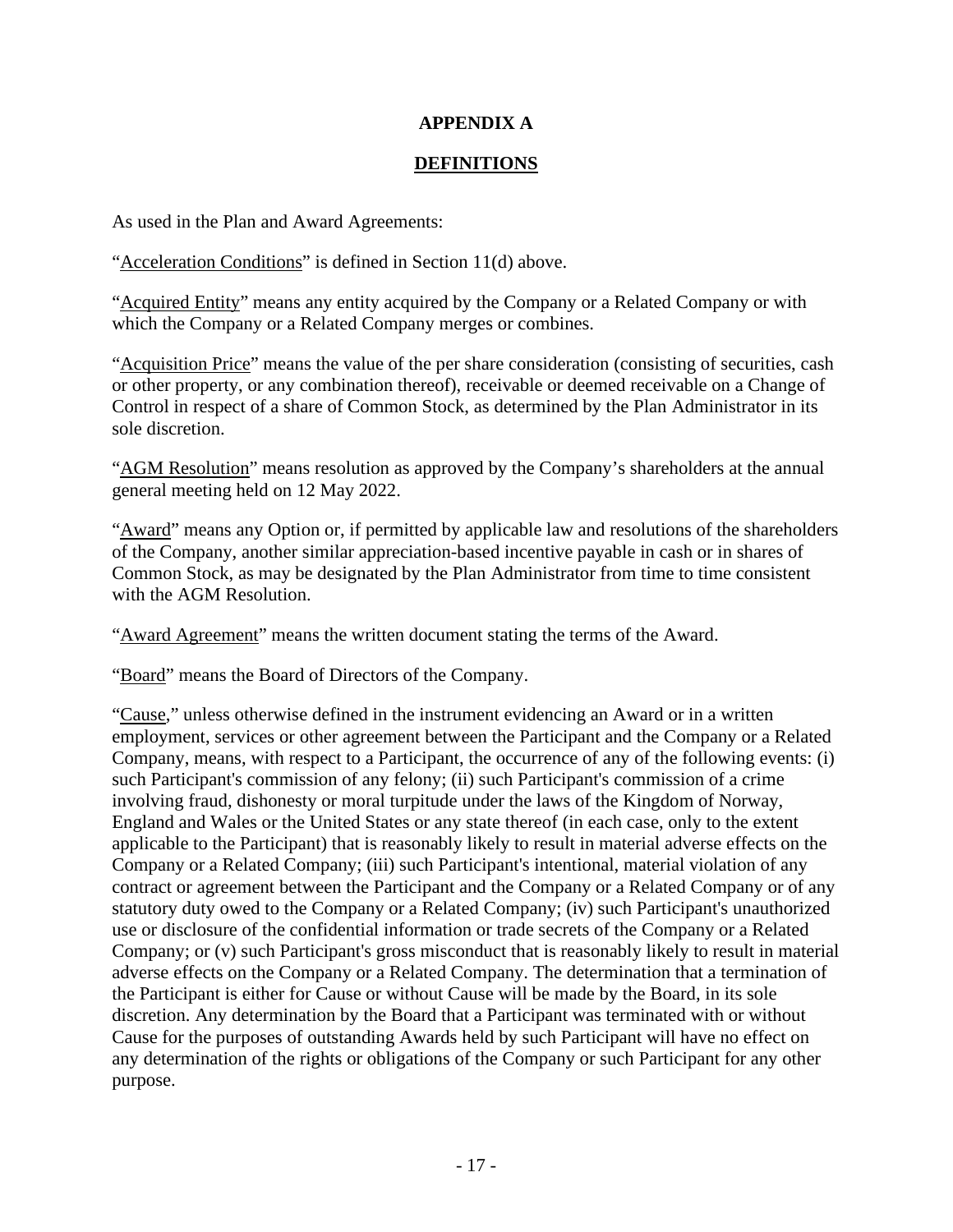"Change of Control," unless the Plan Administrator determines otherwise with respect to an Award at the time the Award is granted or unless otherwise defined for purposes of an Award in a written employment, services or other agreement between the Participant and the Company or a Related Company, means consummation, in a single transaction or in a series of related transactions, of any one or more of the following events:

(1) Any person or entity becomes the owner, directly or indirectly, of securities of the Company representing more than fifty percent (50%) of the combined voting power of the Company's then outstanding securities other than by virtue of a merger, consolidation or similar transaction.

(2) There is consummated a merger, consolidation or similar transaction involving (directly or indirectly) the Company and, immediately after the consummation of such merger, consolidation or similar transaction, the stockholders of the Company immediately prior thereto do not own, directly or indirectly, either (A) outstanding voting securities representing more than fifty percent (50%) of the combined outstanding voting power of the surviving entity in such merger, consolidation or similar transaction, or (B) more than fifty percent (50%) of the combined outstanding voting power of the parent of the surviving entity in such merger, consolidation or similar transaction, in each case in substantially the same proportions as their ownership of the outstanding voting securities of the Company immediately prior to such transaction;

(3) There is consummated a sale, lease, exclusive license or other disposition of all or substantially all of the consolidated assets of the Company and its subsidiaries, other than a sale, lease, license or other disposition of all or substantially all of the consolidated assets of the Company and its subsidiaries to a person or entity, more than fifty percent (50%) of the combined voting power of the voting securities of which are owned by stockholders of the Company in substantially the same proportions as their ownership of the outstanding voting securities of the Company immediately prior to such sale, lease, license or other disposition; or

(4) The Company's stockholders approve a plan for the complete liquidation of the Company.

However, (A) the term Change of Control will not include a sale of assets, merger or other transaction effected exclusively for the purpose of changing the domicile of the Company, and (B) the definition of Change of Control (or any analogous term) in an individual written agreement between the Company or any Related Companies and the Participant will supersede the foregoing definition with respect to Awards subject to such agreement.

In addition, a Change of Control will not be deemed to occur (A) on account of the acquisition of securities of the Company by an investor, any affiliate thereof or any other entity or person that acquires the Company's securities in a transaction or series of related transactions the primary purpose of which is to obtain financing for the Company through the issuance of equity securities, or (B) solely because the level of ownership held by any person or entity (the "Subject Person") exceeds the designated percentage threshold of the outstanding voting securities as a result of a repurchase or other acquisition of voting securities by the Company reducing the number of shares outstanding. However, if a Change of Control would occur (but for the operation of this sentence) as a result of the acquisition of voting securities by the Company, and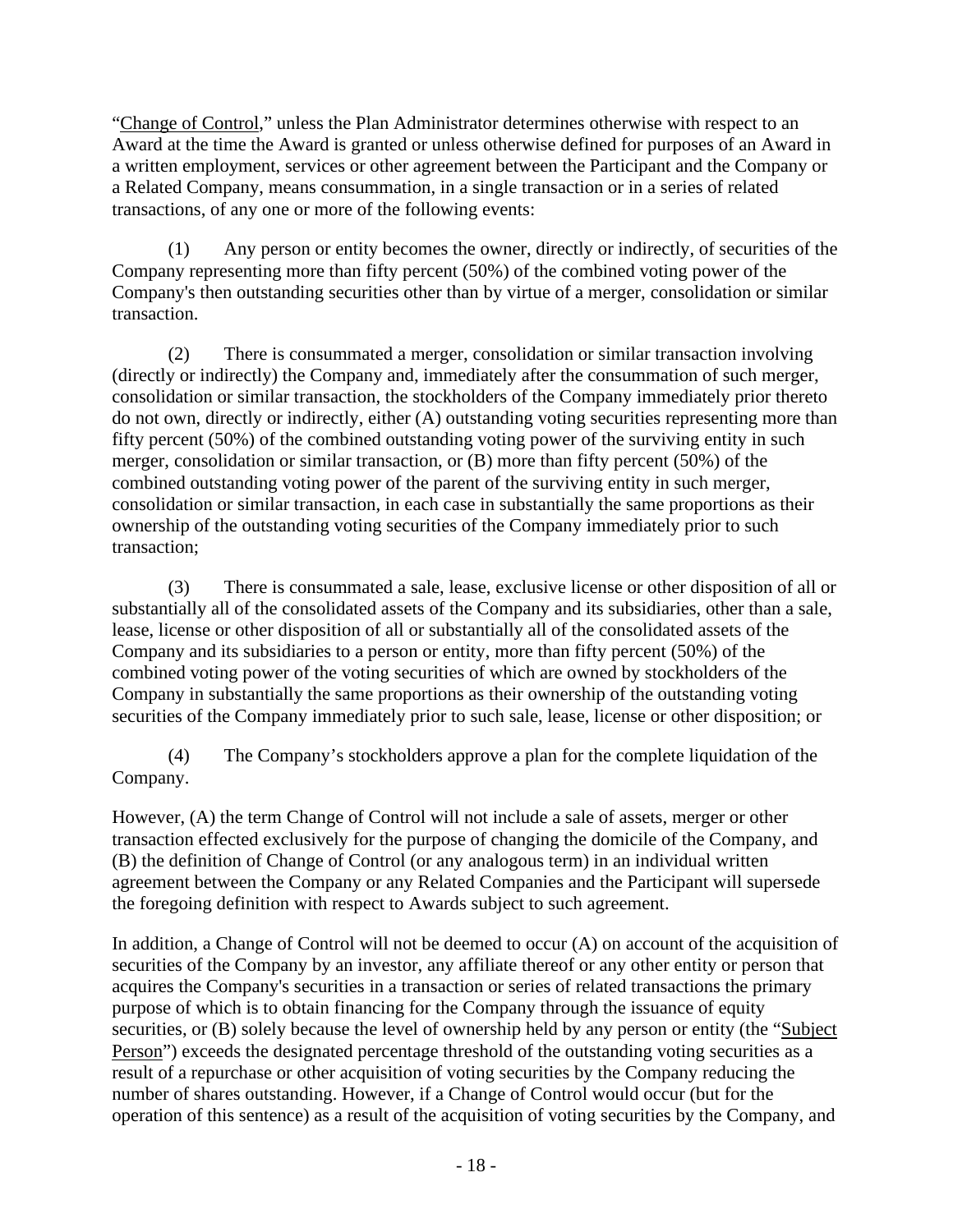after such share acquisition, the Subject Person becomes the owner of any additional voting securities that, assuming the repurchase or other acquisition had not occurred, increases the percentage of the then outstanding voting securities owned by the Subject Person over the designated percentage threshold, then a Change of Control will be deemed to occur.

If necessary for compliance with Code Section 409A, no transaction will be a Change of Control unless it is also a change in the ownership or effective control of the Company, or in the ownership of a substantial portion of the Company's assets, as provided in Section  $409A(a)(2)(A)(v)$  of the Code and Treasury Regulations Section 1.409A-3(i)(5).

"Code" means the U.S. Internal Revenue Code of 1986, as amended from time to time.

"Common Stock" means the common stock, par value 0.15 Norwegian Krone per share, of the Company.

"Company" means IDEX Biometrics ASA, a Norwegian corporation, organization number NO 976 846 923.

"Disability," unless otherwise defined by the Plan Administrator for purposes of the Plan or in the instrument evidencing an Award or in a written employment, services or other agreement between the Participant and the Company or a Related Company, means a mental or physical impairment of the Participant that is expected to result in death or that has lasted or is expected to last for a continuous period of 12 months or more and that causes the Participant to be unable to perform his or her material duties for the Company or a Related Company and to be engaged in any substantial gainful activity, in each case as determined by the Company's chief human resources officer or other person performing that function or, in the case of directors and executive officers, the Plan Administrator, each of whose determination will be conclusive and binding.

"Effective Date" means 12 May 2022.

"Eligible Person" means any person eligible to receive an Award as set forth in Section [5](#page-2-0) of the Plan.

"Exchange Act" means the U.S. Securities Exchange Act of 1934, as amended from time to time.

"Fair Market Value" means the per share fair market value of the Common Stock as established in good faith by the Plan Administrator. If the Common Stock is not publicly traded, the Plan Administrator will determine Fair Market Value in a manner consistent with Sections 409A and 422 of the Code. If the Common Stock is publicly traded, the Plan Administrator will use the greatest of: (1) the average closing price of the Company's Common Stock, as reported by Oslo Børs or other established securities exchange on which the Company's Common Stock is readily trading, over 10 trading days immediately preceding the applicable date and (2) the closing price of the Company's share, as reported by Oslo Børs or other established securities exchange on which the Company's Common Stock is readily trading, on the trading day immediately preceding the applicable date. In determining the value of a share for purposes of tax reporting on the exercise, issuance or transfer of shares subject to Awards, fair market value may be calculated using the definition of Fair Market Value, the actual sales price in the transaction at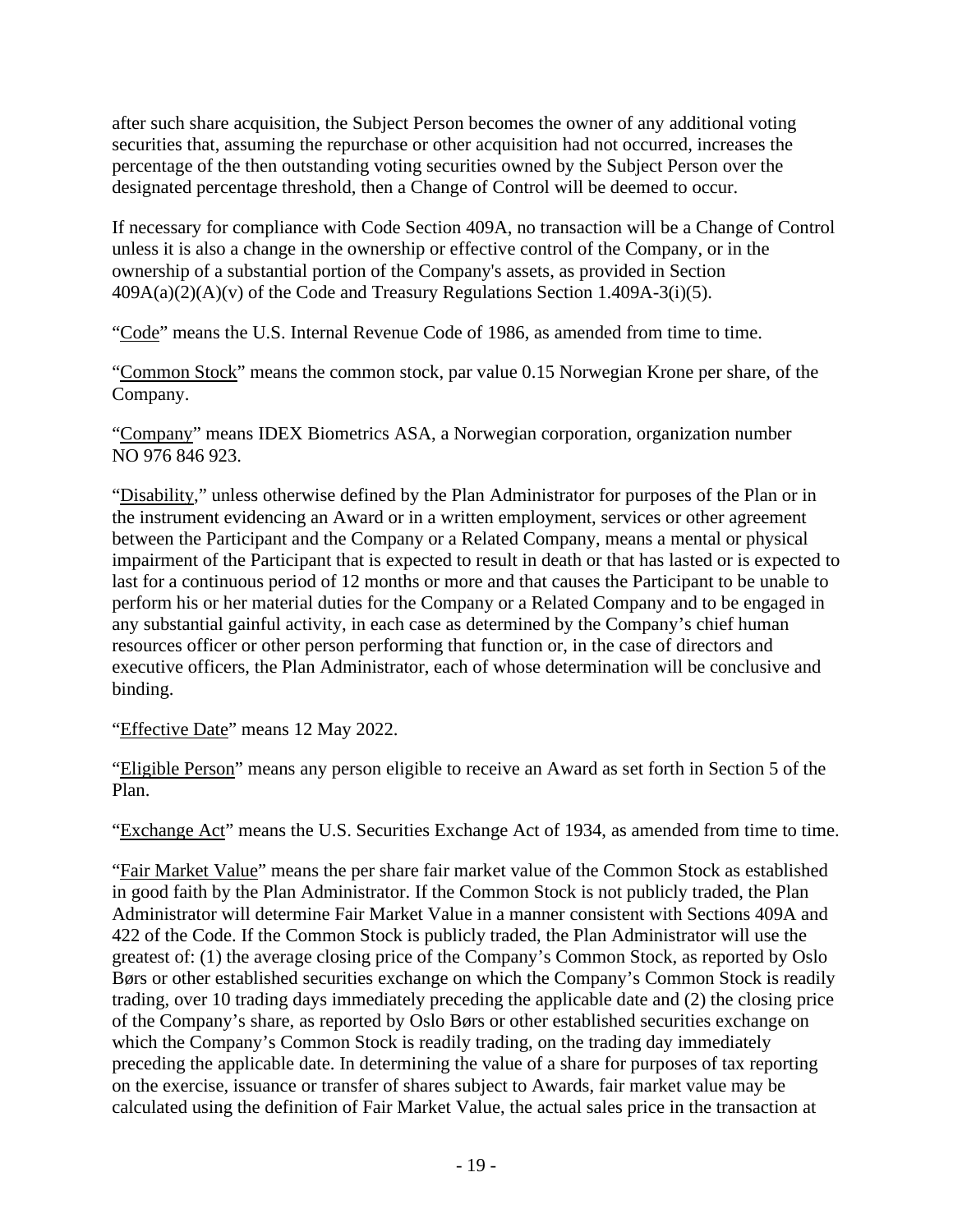issue (e.g., *"sell to cover"),* or such other value determined by the Company's general counsel or principal financial officer in good faith in a manner that complies with applicable tax laws.

"Good Reason" will have the meaning ascribed to such term in any written agreement between the Participant and the Company defining such term as applicable to an Award and, in the absence of such agreement, such term means, with respect to a Participant, the Participant's resignation from all positions he or she then-holds with the Company following: (i) a reduction in the Participant's base salary of more than 10% or (ii) the required relocation of Participant's primary work location to a facility that increases his or her one-way commute by more than 50 miles, in either case, only if (x) Participant provides written notice to the Company's Chief Executive Officer within 30 days following such event identifying the nature of the event, (y) the Company fails to cure such event within 30 days following receipt of such written notice and (z) Participant's resignation is effective not later than 30 days thereafter.

"Grant Date" means the later of (a) the date on which the Plan Administrator completes the corporate action authorizing the grant of an Award or such later date specified by the Plan Administrator and (b) the date on which all conditions precedent to an Award have been satisfied, provided that conditions to the exercisability or vesting of Awards will not defer the Grant Date.

"Incentive Stock Option" or "ISO" means an Option granted with the intention that it qualify as an "incentive stock option" as that term is defined for purposes of Section 422 of the Code or any successor provision.

"MAR" means Regulation (EU) No. 596/2014 of the European Parliament and of the Council of 16 April 2015 on market abuse, incorporated in Norwegian law in accordance with Section 3-1 of the Norwegian Securities Trading Act.

"Nonqualified Stock Option," "Nonstatutory Stock Option," or "NSO" means an Option that does not qualify as an Incentive Stock Option.

"Option" means a right to purchase Common Stock granted under Section [7](#page-4-0) of the Plan. Options are either Incentive Stock Options or Nonstatutory Stock Options. Options are also referred to as "subscription rights" pursuant to the PLCA.

"Option Expiration Date" means the last day of the maximum term of an Option.

"Option Term" means the maximum term of an Option as set forth in Section [7\(b\)](#page-4-1) of the Plan.

"Participant" means any Eligible Person to whom an Award is granted.

"Plan" means the 2022 Subscription Rights Incentive Plan.

"Plan Administrator" has the meaning set forth in Section [3\(a\)](#page-0-0) of the Plan.

"PLCA" means the Public Limited Companies Act of the Kingdom of Norway dated 13 June 1997, as amended.